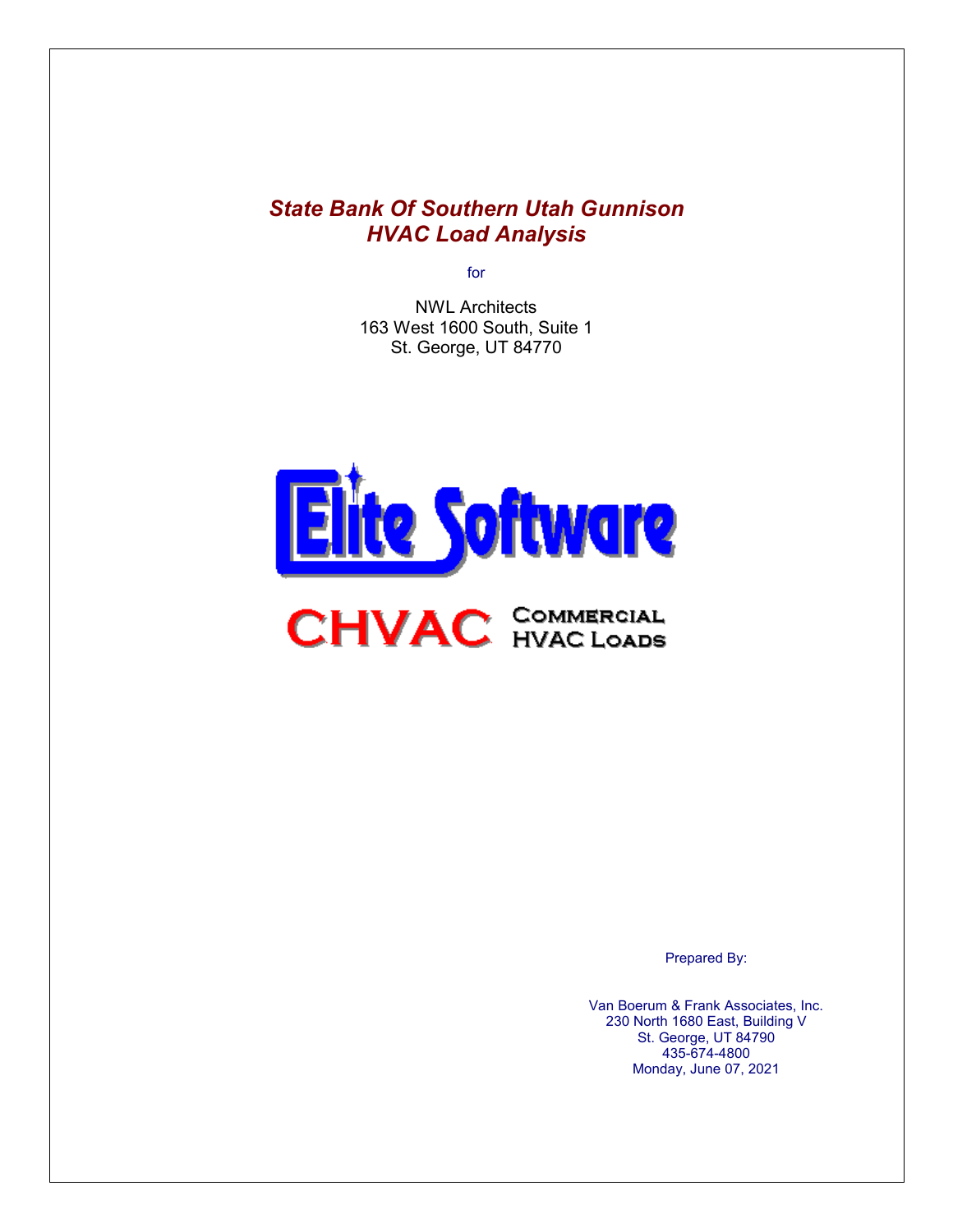

#### *General Project Data Input*

ī

| <b>General Project Information</b>                                                                   |                                                                                                                                                                          |  |  |  |  |
|------------------------------------------------------------------------------------------------------|--------------------------------------------------------------------------------------------------------------------------------------------------------------------------|--|--|--|--|
| Project file name:                                                                                   | State Bank of Southern Utah Gunnison Branch Loads. CH8                                                                                                                   |  |  |  |  |
| Project title:                                                                                       | <b>State Bank Of Southern Utah Gunnison</b>                                                                                                                              |  |  |  |  |
| Designed by:                                                                                         | Van Boerum & Frank Associates, Inc.                                                                                                                                      |  |  |  |  |
| Project date:                                                                                        | Thursday, April 29, 2021                                                                                                                                                 |  |  |  |  |
| Weather reference city:                                                                              | <b>GUNNISON, UTAH, USA</b>                                                                                                                                               |  |  |  |  |
| <b>Client name:</b>                                                                                  | <b>NWL Architects</b>                                                                                                                                                    |  |  |  |  |
| Client address:                                                                                      | 163 West 1600 South, Suite 1                                                                                                                                             |  |  |  |  |
| Client city:                                                                                         | St. George, UT 84770                                                                                                                                                     |  |  |  |  |
| Client phone:                                                                                        | 435-656-2883                                                                                                                                                             |  |  |  |  |
| Company name:                                                                                        | Van Boerum & Frank Associates, Inc.                                                                                                                                      |  |  |  |  |
| Company address:                                                                                     | 230 North 1680 East, Building V                                                                                                                                          |  |  |  |  |
| Company city:                                                                                        | St. George, UT 84790                                                                                                                                                     |  |  |  |  |
| Company phone:                                                                                       | 435-674-4800                                                                                                                                                             |  |  |  |  |
| Company website:                                                                                     | www.vbfa.com                                                                                                                                                             |  |  |  |  |
| <b>Barometric pressure:</b>                                                                          | 24.761 in.Hg.                                                                                                                                                            |  |  |  |  |
| Altitude:                                                                                            | 5145 feet                                                                                                                                                                |  |  |  |  |
| Latitude:                                                                                            | 39 Degrees                                                                                                                                                               |  |  |  |  |
| Mean daily temperature range:                                                                        | 34 Degrees                                                                                                                                                               |  |  |  |  |
| Starting & ending time for HVAC load calculations:                                                   | 7am - 6pm                                                                                                                                                                |  |  |  |  |
| Number of unique rooms in this project:                                                              | 26                                                                                                                                                                       |  |  |  |  |
|                                                                                                      |                                                                                                                                                                          |  |  |  |  |
| <b>Building Default Values</b>                                                                       |                                                                                                                                                                          |  |  |  |  |
| <b>Calculations performed:</b>                                                                       | Both heating and cooling loads                                                                                                                                           |  |  |  |  |
| <b>Lighting requirements:</b>                                                                        | 1.10 Watts per square foot                                                                                                                                               |  |  |  |  |
| Equipment requirements:                                                                              | 1.00 Watts per square foot                                                                                                                                               |  |  |  |  |
|                                                                                                      |                                                                                                                                                                          |  |  |  |  |
|                                                                                                      |                                                                                                                                                                          |  |  |  |  |
| People sensible load multiplier:<br>People latent load multiplier:                                   | 250 Btuh per person<br>200 Btuh per person                                                                                                                               |  |  |  |  |
| Room sensible safety factor:                                                                         | 10 %                                                                                                                                                                     |  |  |  |  |
| Room latent safety factor:                                                                           | 10 %                                                                                                                                                                     |  |  |  |  |
| Room heating safety factor:                                                                          | 10 %                                                                                                                                                                     |  |  |  |  |
| People diversity factor:                                                                             | 100 %                                                                                                                                                                    |  |  |  |  |
| Lighting profile number:                                                                             | 0                                                                                                                                                                        |  |  |  |  |
| Equipment profile number:                                                                            | $\mathbf 0$                                                                                                                                                              |  |  |  |  |
| People profile number:                                                                               | 0                                                                                                                                                                        |  |  |  |  |
| Building default ceiling height:                                                                     | 20.00 feet                                                                                                                                                               |  |  |  |  |
| Building default wall height:                                                                        | 16.50 feet                                                                                                                                                               |  |  |  |  |
| Internal Operating Load Profiles (C = 100)                                                           |                                                                                                                                                                          |  |  |  |  |
| hr                                                                                                   | hr<br>hr                                                                                                                                                                 |  |  |  |  |
|                                                                                                      |                                                                                                                                                                          |  |  |  |  |
|                                                                                                      |                                                                                                                                                                          |  |  |  |  |
|                                                                                                      |                                                                                                                                                                          |  |  |  |  |
|                                                                                                      | $\frac{\text{hr}}{\text{15}}$ $\frac{\text{15}}{\text{C}}$ $\frac{\text{15}}{\text{C}}$ $\frac{\text{15}}{\text{C}}$<br>$\mathbf C$                                      |  |  |  |  |
|                                                                                                      |                                                                                                                                                                          |  |  |  |  |
|                                                                                                      |                                                                                                                                                                          |  |  |  |  |
| 123456789                                                                                            | c<br>c                                                                                                                                                                   |  |  |  |  |
| $\frac{ \mathsf{a} }{ \mathsf{c} }$<br>coooooooooo<br>coooooooooo<br>oooooooooo<br>COOOOOOOOOO<br>10 | $\frac{h}{14}$ $\frac{1}{14}$ $c$ $c$ $c$ $c$ $c$ $c$<br>ooooooooooo<br>coooooooooo<br>$\frac{hr}{c}$ $\frac{24}{c}$ $\frac{1}{c}$ $\frac{1}{c}$<br>cccc<br>$\mathsf{C}$ |  |  |  |  |
|                                                                                                      |                                                                                                                                                                          |  |  |  |  |
|                                                                                                      |                                                                                                                                                                          |  |  |  |  |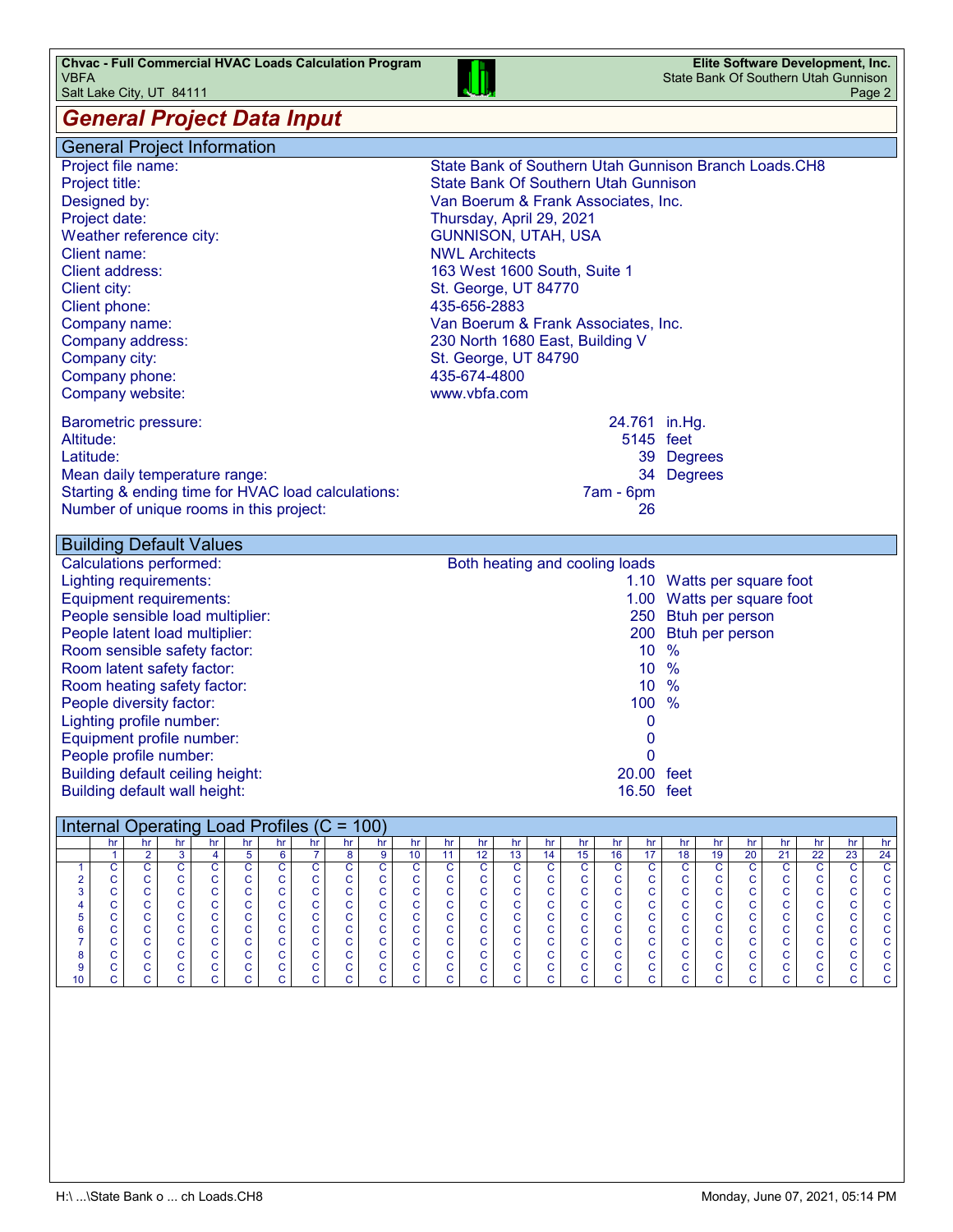| <b>VBFA</b>                             | <b>Chvac - Full Commercial HVAC Loads Calculation Program</b><br>Elite Software Development, Inc.<br>State Bank Of Southern Utah Gunnison<br>Salt Lake City, UT 84111 |                                        |                              |                             |                           |                                                                                                      |                             |                           |                          |  |  |
|-----------------------------------------|-----------------------------------------------------------------------------------------------------------------------------------------------------------------------|----------------------------------------|------------------------------|-----------------------------|---------------------------|------------------------------------------------------------------------------------------------------|-----------------------------|---------------------------|--------------------------|--|--|
| General Project Data Input (cont'd)     |                                                                                                                                                                       |                                        |                              |                             |                           |                                                                                                      |                             |                           |                          |  |  |
| <b>Building-Level Design Conditions</b> |                                                                                                                                                                       |                                        |                              |                             |                           |                                                                                                      |                             |                           |                          |  |  |
| Design<br>Month                         |                                                                                                                                                                       | Outdoor<br><b>Dry Bulb</b>             | Outdoor<br><b>Wet Bulb</b>   |                             | Indoor<br>Rel.Hum         | Indoor<br><b>Dry Bulb</b>                                                                            |                             | Grains<br>Diff            | In/Outdoor<br>Correction |  |  |
| August<br>Winter                        |                                                                                                                                                                       | 93<br>$-2$                             | 65                           |                             | 30%                       | 75<br>72                                                                                             |                             | 20.35                     | $-6$                     |  |  |
| <b>Master Roofs</b>                     |                                                                                                                                                                       |                                        |                              |                             |                           |                                                                                                      |                             |                           |                          |  |  |
| Roof<br>No.                             |                                                                                                                                                                       | <b>CTS</b><br><b>Type</b>              | Roof<br>U-Fac                |                             | Absorpt.                  | h(Outside)                                                                                           |                             | Emit.                     | Delta R                  |  |  |
|                                         |                                                                                                                                                                       | 12                                     | 0.036                        |                             | 0.68                      | 4.00<br>Roof #1 Description: Membrane, Sheathing, R-10 plus R-15 Insulation Boards, Metal Deck       |                             | 1.00                      | 20.00                    |  |  |
| <b>Master Walls</b>                     |                                                                                                                                                                       |                                        |                              |                             |                           |                                                                                                      |                             |                           |                          |  |  |
| Wall<br>No.                             |                                                                                                                                                                       | $\overline{\text{CTS}}$<br><b>Type</b> | Wall<br>U-Fac                |                             | Absorpt.                  | h(Outside)                                                                                           |                             | Emit.                     | Delta R                  |  |  |
| 1                                       |                                                                                                                                                                       | 13                                     | 0.070                        |                             | 0.68                      | 4.00<br>Wall #1 Description: Brick, R-5 Insulation Board, Sheathing, R-11 Batt Insulation, Gyp Board |                             | 1.00                      | 0.00                     |  |  |
|                                         | <b>Master Partitions</b>                                                                                                                                              |                                        |                              |                             |                           |                                                                                                      |                             |                           |                          |  |  |
| <b>Partition</b><br>No.                 |                                                                                                                                                                       | Partition<br>U-Factor                  |                              |                             | Cool<br>T-D               |                                                                                                      | Heat<br>T-D                 |                           |                          |  |  |
| 1                                       |                                                                                                                                                                       |                                        | 0.100                        |                             | 20                        |                                                                                                      | 20                          |                           |                          |  |  |
| <b>Master Glass</b>                     |                                                                                                                                                                       |                                        |                              |                             |                           |                                                                                                      |                             |                           |                          |  |  |
| <b>Glass</b><br>No.                     | <b>Summer</b><br>U-Factor                                                                                                                                             | Winter<br>U-Factor                     | <b>SHGC</b><br><b>Normal</b> | <b>SHGC</b><br>$40^{\circ}$ | <b>SHGC</b><br>$50^\circ$ | <b>SHGC</b><br>$60^\circ$                                                                            | <b>SHGC</b><br>$70^{\circ}$ | <b>SHGC</b><br>$80^\circ$ | <b>SHGC</b><br>Hemis.    |  |  |
| 1                                       | 0.350                                                                                                                                                                 | 0.350                                  | 0.44                         | 0.42                        | 0.4                       | 0.35                                                                                                 | 0.27                        | 0.14                      | 0.37                     |  |  |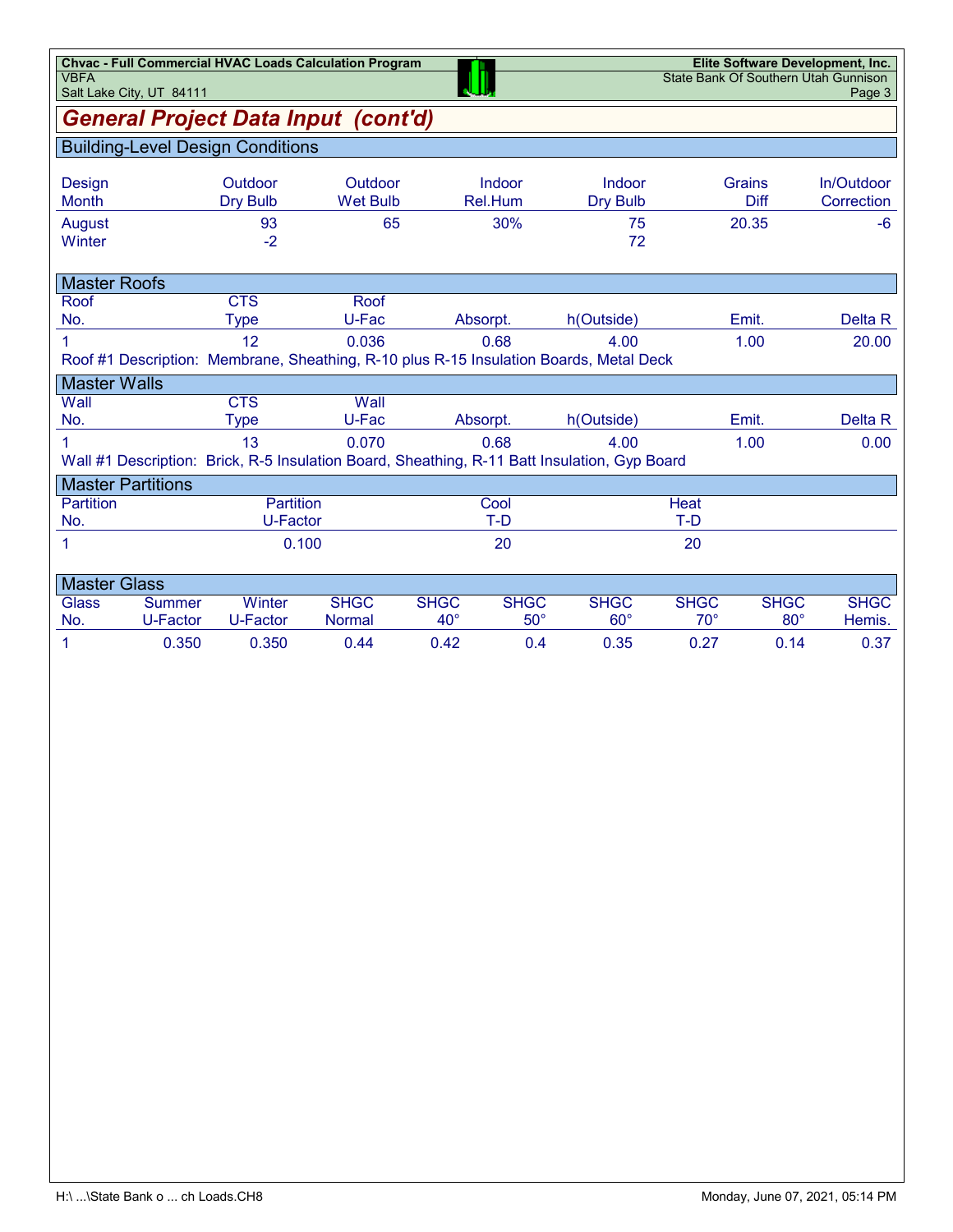### *Building Summary Loads*

| Building peaks in August at 3pm. |       |          |        |             |         |            |        |
|----------------------------------|-------|----------|--------|-------------|---------|------------|--------|
| <b>Bldg Load</b>                 | Area  | Sen      | %Tot   | Lat         | Sen     | <b>Net</b> | %Net   |
| <b>Descriptions</b>              | Quan  | Loss     | Loss   | Gain        | Gain    | Gain       | Gain   |
| Roof                             | 8,330 | 24,410   | 10.53  | 0           | 13,363  | 13,363     | 5.36   |
| Wall                             | 4,954 | 28,228   | 12.17  | 0           | 2,611   | 2,611      | 1.05   |
| <b>Glass</b>                     | 1,909 | 54,402   | 23.46  | 0           | 82,983  | 82,983     | 33.27  |
| <b>Floor Slab</b>                | 394   | 16,036   | 6.92   | 0           | 0       | 0          | 0.00   |
| <b>Skin Loads</b>                |       | 123,075  | 53.08  | $\mathbf 0$ | 98,957  | 98,957     | 39.68  |
| Lighting                         | 9,460 | 0        | 0.00   | 0           | 35,507  | 35,507     | 14.24  |
| Equipment                        | 3,786 | O        | 0.00   | 0           | 14,210  | 14,210     | 5.70   |
| <b>Pool Latent</b>               | 0     | O        | 0.00   | O           | 0       | O          | 0.00   |
| People                           | 36    | 0        | 0.00   | 7,920       | 9,900   | 17,820     | 7.15   |
| <b>Partition</b>                 | 0     | O        | 0.00   | 0           |         | O          | 0.00   |
| Cool. Pret.                      | 0     | 0        | 0.00   | 0           |         |            | 0.00   |
| Heat. Pret.                      | 0     | O        | 0.00   | O           | U       | O          | 0.00   |
| Cool. Vent.                      | 726   | O        | 0.00   | 8,322       | 11,902  | 20,224     | 8.11   |
| Heat. Vent.                      | 726   | 48,041   | 20.72  | 0           | 0       | O          | 0.00   |
| Cool. Infil.                     | 0     | 0        | 0.00   | O           |         | O          | 0.00   |
| Heat. Infil.                     | 835   | 60,741   | 26.20  | 0           | 0       | 0          | 0.00   |
| Draw-Thru Fan                    | 0     | 0        | 0.00   | 0           | 0       | O          | 0.00   |
| <b>Blow-Thru Fan</b>             | 0     | 0        | 0.00   | 0           | 2,708   | 2,708      | 1.09   |
| Reserve Cap.                     | 0     | O        | 0.00   | 0           | 59,969  | 59,969     | 24.05  |
| Reheat Cap.                      |       | O        | 0.00   | 0           | 0       | O          | 0.00   |
| <b>Supply Duct</b>               | O     | O        | 0.00   | 0           | 0       | O          | 0.00   |
| <b>Return Duct</b>               | 0     | 0        | 0.00   | 0           | 0       | 0          | 0.00   |
| Misc. Supply                     | 0     | 0        | 0.00   | 0           | 0       | 0          | 0.00   |
| Misc. Return                     | 0     | $\Omega$ | 0.00   | 0           | 0       | O          | 0.00   |
| <b>Building Totals</b>           |       | 231,857  | 100.00 | 16,242      | 233,154 | 249,396    | 100.00 |

| <b>Building</b>            | Sen     | %Tot        | Lat    | Sen     | <b>Net</b> | %Net   |
|----------------------------|---------|-------------|--------|---------|------------|--------|
| Summary                    | Loss    | <b>Loss</b> | Gain   | Gain    | Gain       | Gain   |
| Ventilation                | 48.041  | 20.72       | 8,322  | 11,902  | 20.224     | 8.11   |
| Infiltration               | 60.741  | 26.20       |        |         |            | 0.00   |
| <b>Pretreated Air</b>      |         | 0.00        |        |         |            | 0.00   |
| Room Loads                 | 123.075 | 53.08       | 7.920  | 218.544 | 226.464    | 90.80  |
| <b>Plenum Loads</b>        |         | 0.00        |        |         |            | 0.00   |
| <b>Fan/Duct/Misc Loads</b> |         | 0.00        |        | 2.708   | 2.708      | 1.09   |
| <b>Building Totals</b>     | 231,857 | 100.00      | 16,242 | 233.154 | 249.396    | 100.00 |

### Check Figures

L

| Total Building Supply Air (based on a 22° TD): | 12.292 CFM  |                  |
|------------------------------------------------|-------------|------------------|
| Total Building Vent. Air (5.91% of Supply):    |             | 726 CFM          |
| <b>Total Conditioned Air Space:</b>            | 8.600 Sa.ft |                  |
| Supply Air Per Unit Area:                      |             | 1.4294 CFM/Sq.ft |

Area Per Cooling Capacity: 413.8 Sq.ft/Ton Cooling Capacity Per Area: 0.0024 Tons/Sq.ft Heating Capacity Per Area: 26.96 Btuh/Sq.ft

Total Heating Required With Outside Air: 231,857 Btuh<br>Total Cooling Required With Outside Air: 20.78 Tons Total Cooling Required With Outside Air:

| <b>CFM</b>  |
|-------------|
| <b>CFM</b>  |
| Sq.ft       |
| CFM/Sq.     |
| Sq.ft/Tor   |
| Tons/Sq.    |
| Btuh/Sq.    |
| <b>Btuh</b> |
|             |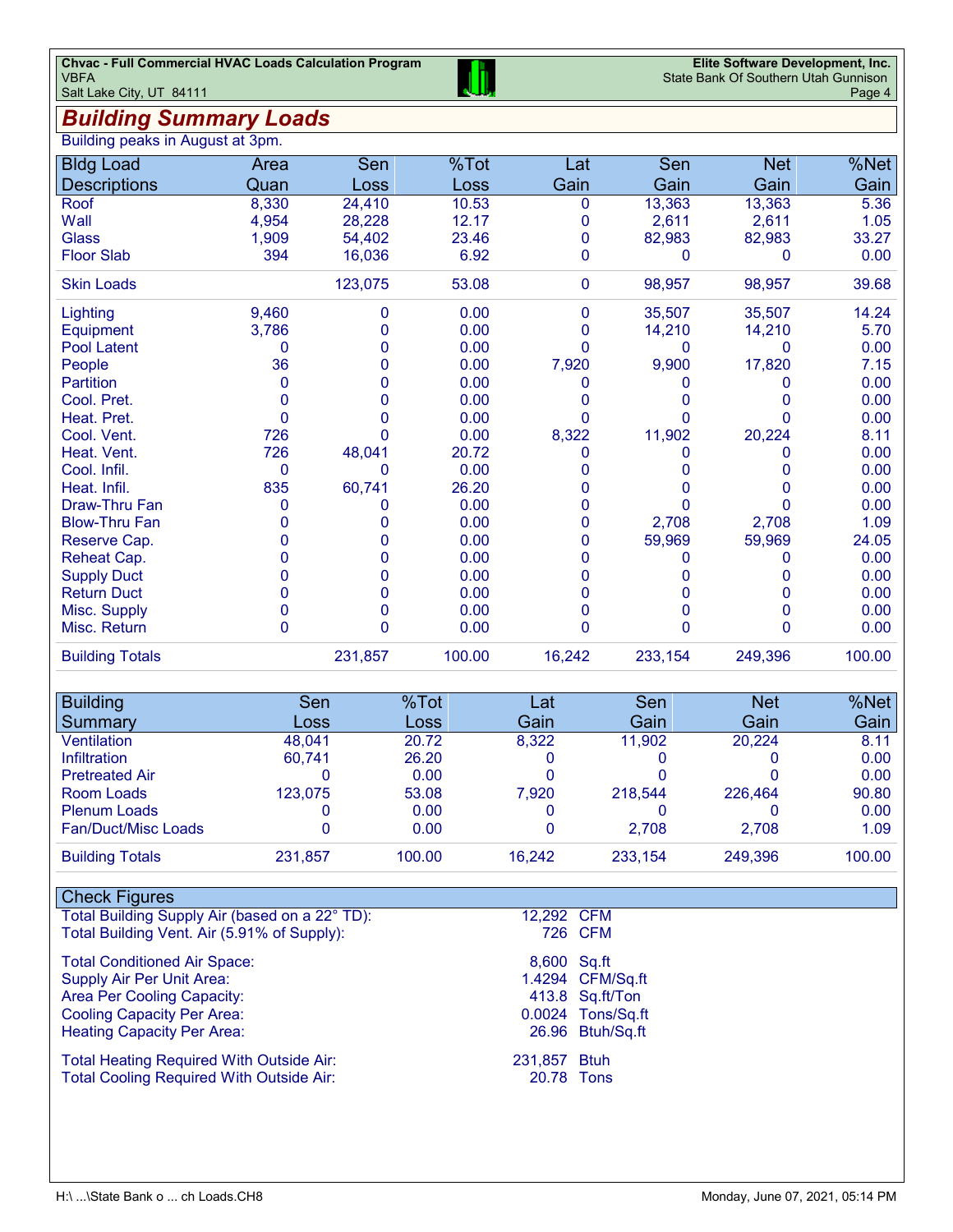| <b>Chyac - Full Commercial HVAC Loads Calculation Program</b> |     | Elite Software Development, Inc.     |
|---------------------------------------------------------------|-----|--------------------------------------|
| <b>VBFA</b>                                                   | JI. | State Bank Of Southern Utah Gunnison |
| Salt Lake City, UT 84111                                      |     | Page 5                               |

# *Air Handler #1 - AH-1 Data - Summary Loads*

|                 | , ,,, ,,,,,,,,,,,,,,,,<br>, ,, , , , , ,<br>-----             |                          |                                 |                                        |                            |                                |                                |  |  |  |  |
|-----------------|---------------------------------------------------------------|--------------------------|---------------------------------|----------------------------------------|----------------------------|--------------------------------|--------------------------------|--|--|--|--|
| Rm<br><b>No</b> | <b>Description</b><br><b>Room Peak Time</b>                   | Area<br>People<br>Volume | Htg.Loss<br>Htg.CFM<br>CFM/Sqft | Sen.Gain<br>Clg.CFM<br><b>CFM/Sqft</b> | Lat.Gain<br>S.Exh<br>W.Exh | Htg.O.A.<br>Reg.CFM<br>Act.CFM | Clg.O.A.<br>Reg.CFM<br>Act.CFM |  |  |  |  |
|                 | Data<br>1pm August                                            | 112<br>0<br>2,240        | 5.464<br>266<br>2.37            | 5,362<br>294<br>2.63                   | 0<br>0<br>0                | $0.12/ft^2$<br>13<br>13        | $0.12/ft^2$<br>13<br>13        |  |  |  |  |
|                 | <b>Room Peak Totals:</b><br>Total Rooms: 1<br>Unique Rooms: 1 | 112<br>0<br>2,240        | 5.464<br>266<br>2.37            | 5,362<br>294<br>2.63                   | 0<br>0<br>0                | 13<br>13                       | 13<br>13                       |  |  |  |  |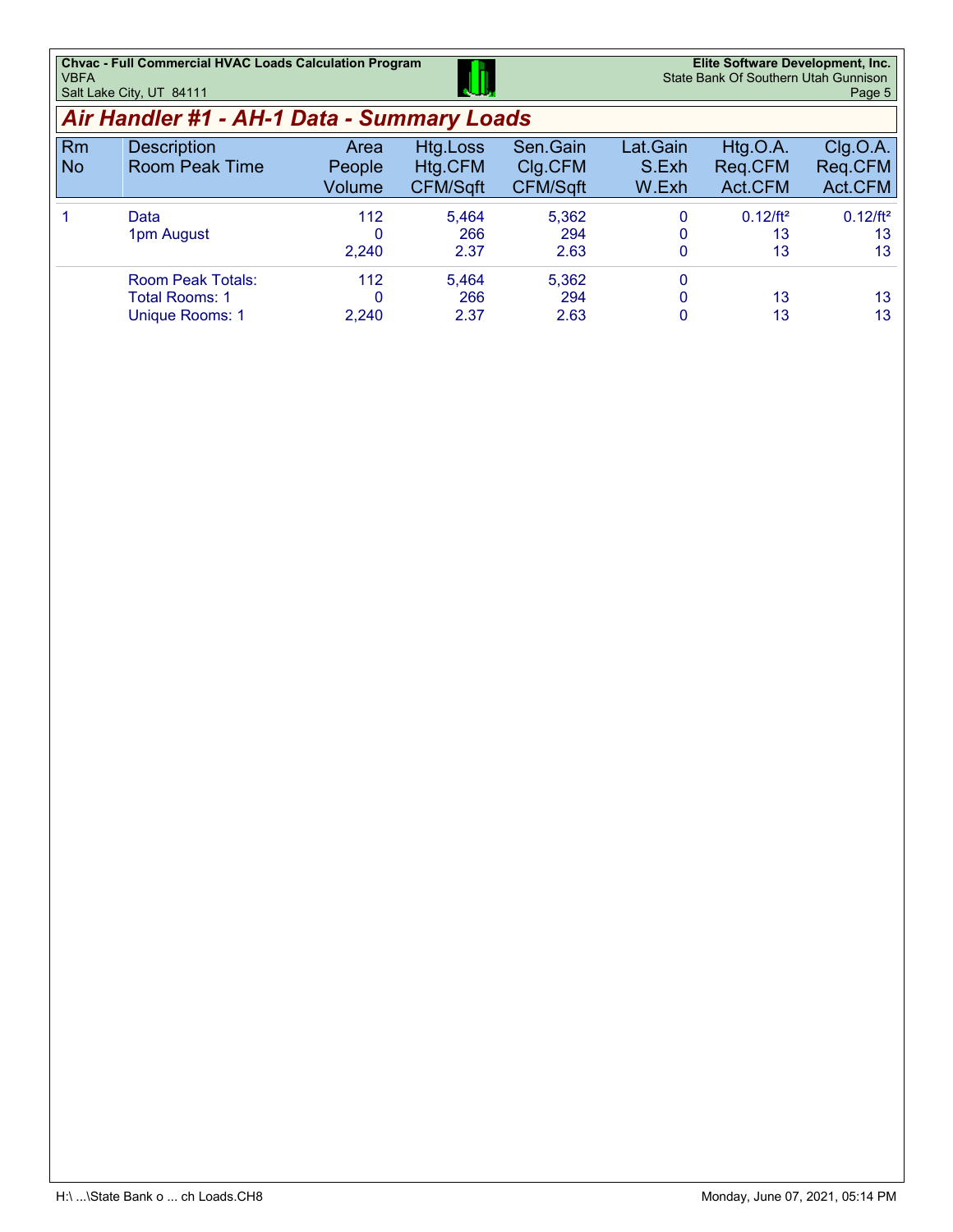| <b>Chvac - Full Commercial HVAC Loads Calculation Program</b><br><b>VBFA</b><br>Salt Lake City, UT 84111                                                                                                                        |                                                                                                                                                                              |                                                         |            |                                                                                           | Elite Software Development, Inc.<br>State Bank Of Southern Utah Gunnison | Page 6                 |
|---------------------------------------------------------------------------------------------------------------------------------------------------------------------------------------------------------------------------------|------------------------------------------------------------------------------------------------------------------------------------------------------------------------------|---------------------------------------------------------|------------|-------------------------------------------------------------------------------------------|--------------------------------------------------------------------------|------------------------|
| Air Handler #1 - AH-1 Data - Total Load Summary                                                                                                                                                                                 |                                                                                                                                                                              |                                                         |            |                                                                                           |                                                                          |                        |
| Air Handler Description:<br>Supply Air Fan:<br>Fan Input:<br><b>Sensible Heat Ratio:</b>                                                                                                                                        | AH-1 Data Constant Volume - Sum of Peaks<br>Blow-Thru with program estimated horsepower of 0.03 HP<br>75% motor and fan efficiency with 0.5 in. water across the fan<br>1.00 |                                                         |            |                                                                                           | --- This system occurs 1 time(s) in the building. ---                    |                        |
| Air System Peak Time:<br><b>Outdoor Conditions:</b><br><b>Indoor Conditions:</b>                                                                                                                                                | 1pm in August.<br>Clg: 89° DB, 65° WB, 73.02 grains, Htg: -2° DB<br>Clg: 75° DB, 30% RH, Htg: 72° DB                                                                         |                                                         |            |                                                                                           |                                                                          |                        |
| Summer: Ventilation controls outside air, ----- Winter: Ventilation controls outside air.                                                                                                                                       |                                                                                                                                                                              |                                                         |            |                                                                                           |                                                                          |                        |
| Room Space sensible loss:<br>Infiltration sensible loss:<br><b>Outside Air sensible loss:</b><br><b>Supply Duct sensible loss:</b><br>Return Duct sensible loss:<br>Return Plenum sensible loss:<br>Total System sensible loss: | 4,650 Btuh<br>$\mathbf{0}$                                                                                                                                                   | 815 Btuh<br>889 Btuh<br>0 Btuh<br><b>Btuh</b><br>0 Btuh |            | 11 CFM<br>13 CFM                                                                          |                                                                          | 6,353 Btuh             |
| Heating Supply Air: 5,464 / (.828 X 1.08 X 23) =<br>Winter Vent Outside Air (5.1% of supply) =                                                                                                                                  |                                                                                                                                                                              |                                                         |            | 266 CFM<br>13 CFM                                                                         |                                                                          |                        |
| Room space sensible gain:<br>Infiltration sensible gain:<br>Draw-thru fan sensible gain:<br>Supply duct sensible gain:<br>Reserve sensible gain:<br>Total sensible gain on supply side of coil:                                 | 5,362 Btuh                                                                                                                                                                   | 0 Btuh<br>0 Btuh<br>0 Btuh<br>0 Btuh                    |            |                                                                                           |                                                                          | 5,362 Btuh             |
| Cooling Supply Air: 5,362 / (.828 X 1.1 X 20) =<br>Summer Vent Outside Air (4.6% of supply) =                                                                                                                                   |                                                                                                                                                                              |                                                         |            | 294 CFM<br>13 CFM                                                                         |                                                                          |                        |
| Return duct sensible gain:<br>Return plenum sensible gain:<br>Outside air sensible gain:<br>Blow-thru fan sensible gain:<br>Total sensible gain on return side of coil:<br>Total sensible gain on air handling system:          | 0<br>171                                                                                                                                                                     | <b>Btuh</b><br>0 Btuh<br><b>Btuh</b><br>65 Btuh         |            | 13 CFM                                                                                    |                                                                          | 236 Btuh<br>5,598 Btuh |
| Room space latent gain:<br>Infiltration latent gain:<br>Outside air latent gain:<br>Total latent gain on air handling system:<br>Total system sensible and latent gain:                                                         |                                                                                                                                                                              | 0 Btuh<br>0 Btuh<br>202 Btuh                            |            |                                                                                           |                                                                          | 202 Btuh<br>5,800 Btuh |
| <b>Check Figures</b><br>Total Air Handler Supply Air (based on a 20° TD):                                                                                                                                                       |                                                                                                                                                                              |                                                         |            | 294 CFM                                                                                   |                                                                          |                        |
| Total Air Handler Vent. Air (4.56% of Supply):                                                                                                                                                                                  |                                                                                                                                                                              |                                                         |            | 13 CFM                                                                                    |                                                                          |                        |
| <b>Total Conditioned Air Space:</b><br>Supply Air Per Unit Area:<br>Area Per Cooling Capacity:<br><b>Cooling Capacity Per Area:</b><br><b>Heating Capacity Per Area:</b>                                                        |                                                                                                                                                                              |                                                         |            | 112 Sq.ft<br>2.6294 CFM/Sq.ft<br>231.7 Sq.ft/Ton<br>0.0043 Tons/Sq.ft<br>56.73 Btuh/Sq.ft |                                                                          |                        |
| Total Heating Required With Outside Air:<br><b>Total Cooling Required With Outside Air:</b>                                                                                                                                     |                                                                                                                                                                              |                                                         | 6,353 Btuh | 0.48 Tons                                                                                 |                                                                          |                        |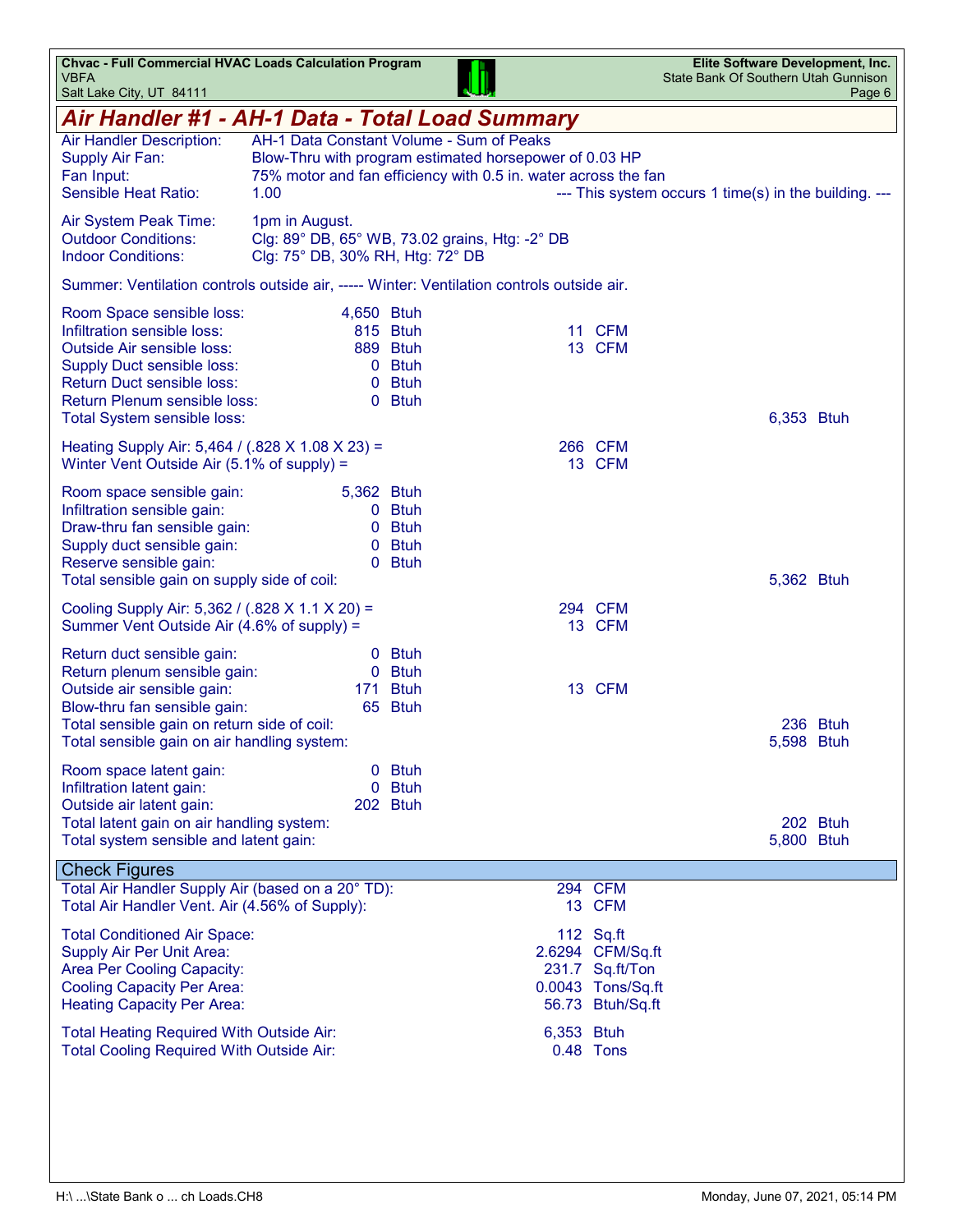| <b>VBFA</b>            | <b>Chvac - Full Commercial HVAC Loads Calculation Program</b><br>Salt Lake City, UT 84111 |                             | Elite Software Development, Inc.<br>State Bank Of Southern Utah Gunnison | Page 7                          |                                           |                                       |                                          |
|------------------------|-------------------------------------------------------------------------------------------|-----------------------------|--------------------------------------------------------------------------|---------------------------------|-------------------------------------------|---------------------------------------|------------------------------------------|
|                        | Air Handler #2 - AH-2 West Side - Summary Loads                                           |                             |                                                                          |                                 |                                           |                                       |                                          |
| <b>Rm</b><br><b>No</b> | <b>Description</b><br><b>Room Peak Time</b>                                               | Area<br>People<br>Volume    | <b>Htg.Loss</b><br>Htg.CFM<br>CFM/Sqft                                   | Sen.Gain<br>Clg.CFM<br>CFM/Sqft | Lat.Gain<br>S.Exh<br>W.Exh                | Htg.O.A.<br>Req.CFM<br>Act.CFM        | Clg.O.A.<br>Req.CFM<br>Act.CFM           |
| 3                      | Mech/Elec<br>4pm August                                                                   | 161<br>$\Omega$<br>2,657    | 5,490<br>267<br>1.66                                                     | 5,994<br>303<br>1.88            | $\mathbf 0$<br>$\mathbf 0$<br>$\mathbf 0$ | $0.12/ft^2$<br>19<br>18               | $0.12/ft^2$<br>19<br>15                  |
| 4                      | <b>Storage</b><br>4pm August                                                              | 105<br>0<br>1,733           | 308<br>15<br>0.14                                                        | 606<br>31<br>0.29               | $\mathbf 0$<br>$\mathbf 0$<br>0           | <b>None</b><br>13<br>1                | <b>None</b><br>13<br>$\overline{2}$      |
| 5                      | <b>Office</b><br>4pm August                                                               | 160<br>1<br>1,840           | 4,792<br>233<br>1.46                                                     | 6,553<br>331<br>2.07            | 220<br>$\pmb{0}$<br>0                     | 5/P, 0.06/ft <sup>2</sup><br>15<br>16 | 5/P, 0.06/ft <sup>2</sup><br>15<br>16    |
| 6                      | Entry<br>4pm August                                                                       | 92<br>$\mathbf{0}$<br>1,104 | 4,996<br>243<br>2.64                                                     | 11,089<br>560<br>6.09           | $\pmb{0}$<br>$\mathbf{0}$<br>$\mathbf 0$  | <b>None</b><br>6<br>17                | <b>None</b><br>6<br>28                   |
| $\overline{7}$         | <b>Office</b><br>4pm August                                                               | 162<br>1<br>1,863           | 4,867<br>237<br>1.46                                                     | 6,622<br>334<br>2.06            | 220<br>$\pmb{0}$<br>$\mathbf{0}$          | 5/P, 0.06/ft <sup>2</sup><br>15<br>16 | 5/P, 0.06/ft <sup>2</sup><br>15<br>17    |
| 8                      | <b>Office</b><br>4pm August                                                               | 161<br>1<br>1,852           | 4,272<br>208<br>1.29                                                     | 6,539<br>330<br>2.05            | 220<br>$\mathbf{0}$<br>$\mathbf{0}$       | 5/P, 0.06/ft <sup>2</sup><br>15<br>14 | $5/P$ , 0.06/ft <sup>2</sup><br>15<br>16 |
| 9                      | Restroom<br>6pm August                                                                    | 146<br>$\Omega$<br>1,485    | 4,317<br>210<br>1.44                                                     | 1,342<br>68<br>0.46             | $\pmb{0}$<br>$\mathbf{0}$<br>$\pmb{0}$    | <b>None</b><br>9<br>14                | <b>None</b><br>9<br>3                    |
| 10                     | <b>Restroom</b><br>4pm August                                                             | 146<br>0<br>1,485           | 428<br>21<br>0.14                                                        | 843<br>43<br>0.29               | $\pmb{0}$<br>$\mathbf 0$<br>$\mathbf{0}$  | <b>None</b><br>9<br>1                 | <b>None</b><br>9<br>$\overline{2}$       |
|                        | <b>Room Peak Totals:</b><br><b>Total Rooms: 8</b><br><b>Unique Rooms: 8</b>               | 1,133<br>3<br>14,017        | 29,469<br>1,434<br>1.27                                                  | 39,588<br>1,999<br>1.76         | 660<br>0<br>$\mathbf{0}$                  | 99<br>99                              | 99<br>99                                 |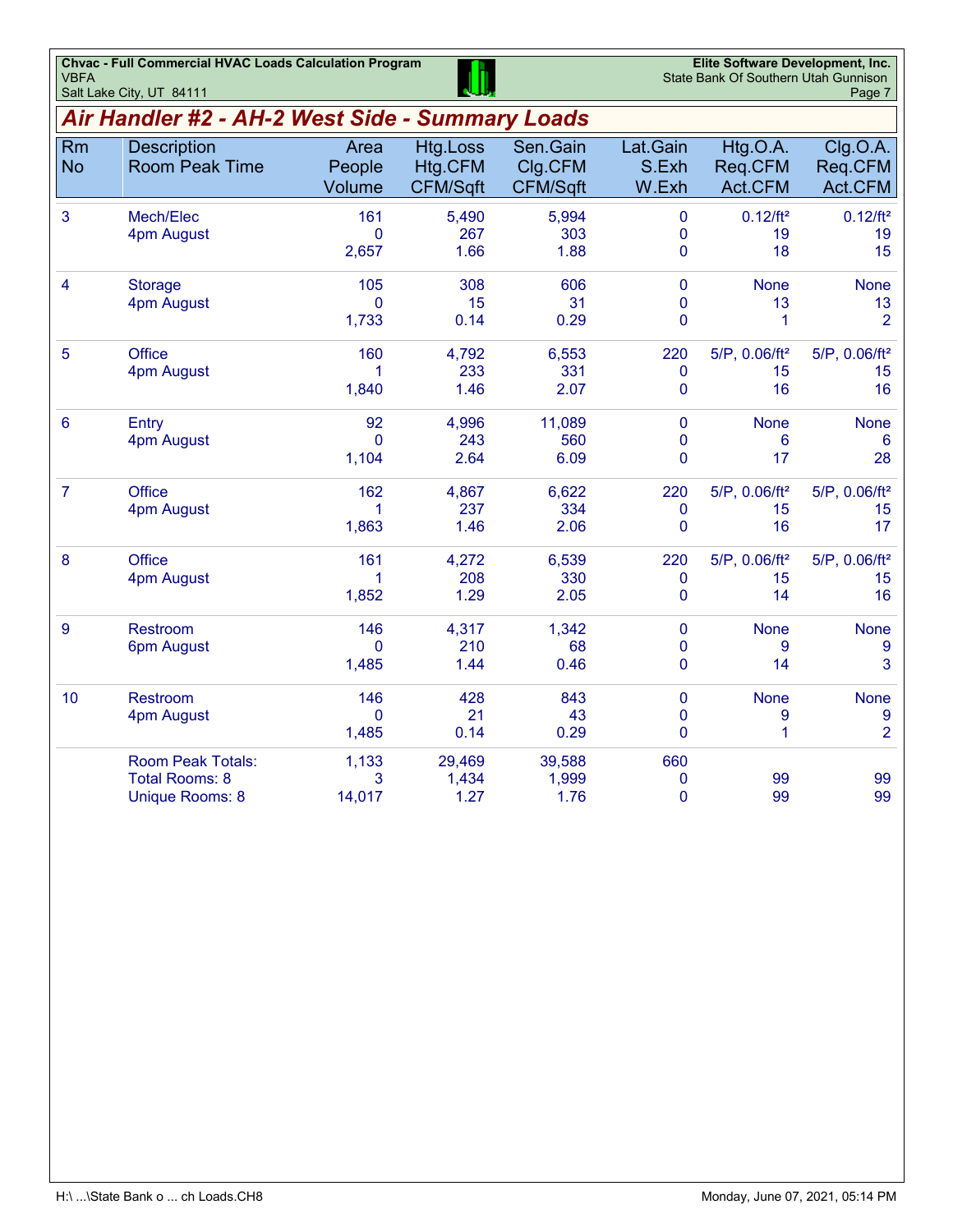| <b>Chvac - Full Commercial HVAC Loads Calculation Program</b><br><b>VBFA</b><br>Salt Lake City, UT 84111                                                                                                                               |                                                                                                                                                                                   |                                 |             |                                                                              | Elite Software Development, Inc.<br>State Bank Of Southern Utah Gunnison | Page 8 |
|----------------------------------------------------------------------------------------------------------------------------------------------------------------------------------------------------------------------------------------|-----------------------------------------------------------------------------------------------------------------------------------------------------------------------------------|---------------------------------|-------------|------------------------------------------------------------------------------|--------------------------------------------------------------------------|--------|
| Air Handler #2 - AH-2 West Side - Total Load Summary                                                                                                                                                                                   |                                                                                                                                                                                   |                                 |             |                                                                              |                                                                          |        |
| Air Handler Description:<br>Supply Air Fan:<br>Fan Input:<br>Sensible Heat Ratio:                                                                                                                                                      | AH-2 West Side Constant Volume - Sum of Peaks<br>Blow-Thru with program estimated horsepower of 0.21 HP<br>75% motor and fan efficiency with 0.5 in. water across the fan<br>0.98 |                                 |             |                                                                              | --- This system occurs 1 time(s) in the building. ---                    |        |
| Air System Peak Time:<br><b>Outdoor Conditions:</b><br><b>Indoor Conditions:</b>                                                                                                                                                       | 4pm in August.<br>Clg: 92° DB, 65° WB, 68.67 grains, Htg: -2° DB<br>Clg: 75° DB, 30% RH, Htg: 72° DB                                                                              |                                 |             |                                                                              |                                                                          |        |
| Summer: Ventilation controls outside air, ----- Winter: Ventilation controls outside air.                                                                                                                                              |                                                                                                                                                                                   |                                 |             |                                                                              |                                                                          |        |
| Room Space sensible loss:<br>Infiltration sensible loss:<br><b>Outside Air sensible loss:</b><br><b>Supply Duct sensible loss:</b><br><b>Return Duct sensible loss:</b><br>Return Plenum sensible loss:<br>Total System sensible loss: | 23,052 Btuh<br>6,417 Btuh<br>6,544 Btuh                                                                                                                                           | 0 Btuh<br>0 Btuh<br>0 Btuh      |             | 88 CFM<br>99 CFM                                                             | 36,012 Btuh                                                              |        |
| Heating Supply Air: 29,469 / (.828 X 1.08 X 23) =<br>Winter Vent Outside Air (6.9% of supply) =                                                                                                                                        |                                                                                                                                                                                   |                                 | 1,434 CFM   | 99 CFM                                                                       |                                                                          |        |
| Room space sensible gain:<br>Infiltration sensible gain:<br>Draw-thru fan sensible gain:<br>Supply duct sensible gain:<br>Reserve sensible gain:<br>Total sensible gain on supply side of coil:                                        | 39,321 Btuh<br>0<br>2,544 Btuh                                                                                                                                                    | 0 Btuh<br><b>Btuh</b><br>0 Btuh |             |                                                                              | 41,864 Btuh                                                              |        |
| Cooling Supply Air: 41,864 / (.828 X 1.1 X 23) =<br>Summer Vent Outside Air (4.9% of supply) =                                                                                                                                         |                                                                                                                                                                                   |                                 | 1,999 CFM   | 99 CFM                                                                       |                                                                          |        |
| Return duct sensible gain:<br>Return plenum sensible gain:<br>Outside air sensible gain:<br>Blow-thru fan sensible gain:<br>Total sensible gain on return side of coil:<br>Total sensible gain on air handling system:                 | 1,531 Btuh                                                                                                                                                                        | 0 Btuh<br>0 Btuh<br>440 Btuh    |             | 99 CFM                                                                       | 1,972 Btuh<br>43,836 Btuh                                                |        |
| Room space latent gain:<br>Infiltration latent gain:<br>Outside air latent gain:<br>Total latent gain on air handling system:<br>Total system sensible and latent gain:                                                                | 0<br>1,223 Btuh                                                                                                                                                                   | 660 Btuh<br><b>Btuh</b>         |             |                                                                              | 1,883 Btuh<br>45,718 Btuh                                                |        |
| <b>Check Figures</b><br>Total Air Handler Supply Air (based on a 23° TD):<br>Total Air Handler Vent. Air (4.95% of Supply):                                                                                                            |                                                                                                                                                                                   |                                 | 1,999 CFM   | 99 CFM                                                                       |                                                                          |        |
| <b>Total Conditioned Air Space:</b><br>Supply Air Per Unit Area:<br><b>Area Per Cooling Capacity:</b><br><b>Cooling Capacity Per Area:</b><br><b>Heating Capacity Per Area:</b>                                                        |                                                                                                                                                                                   |                                 | 1,133 Sq.ft | 1.7648 CFM/Sq.ft<br>297.4 Sq.ft/Ton<br>0.0034 Tons/Sq.ft<br>31.79 Btuh/Sq.ft |                                                                          |        |
| Total Heating Required With Outside Air:<br><b>Total Cooling Required With Outside Air:</b>                                                                                                                                            |                                                                                                                                                                                   |                                 | 36,012 Btuh | 3.81 Tons                                                                    |                                                                          |        |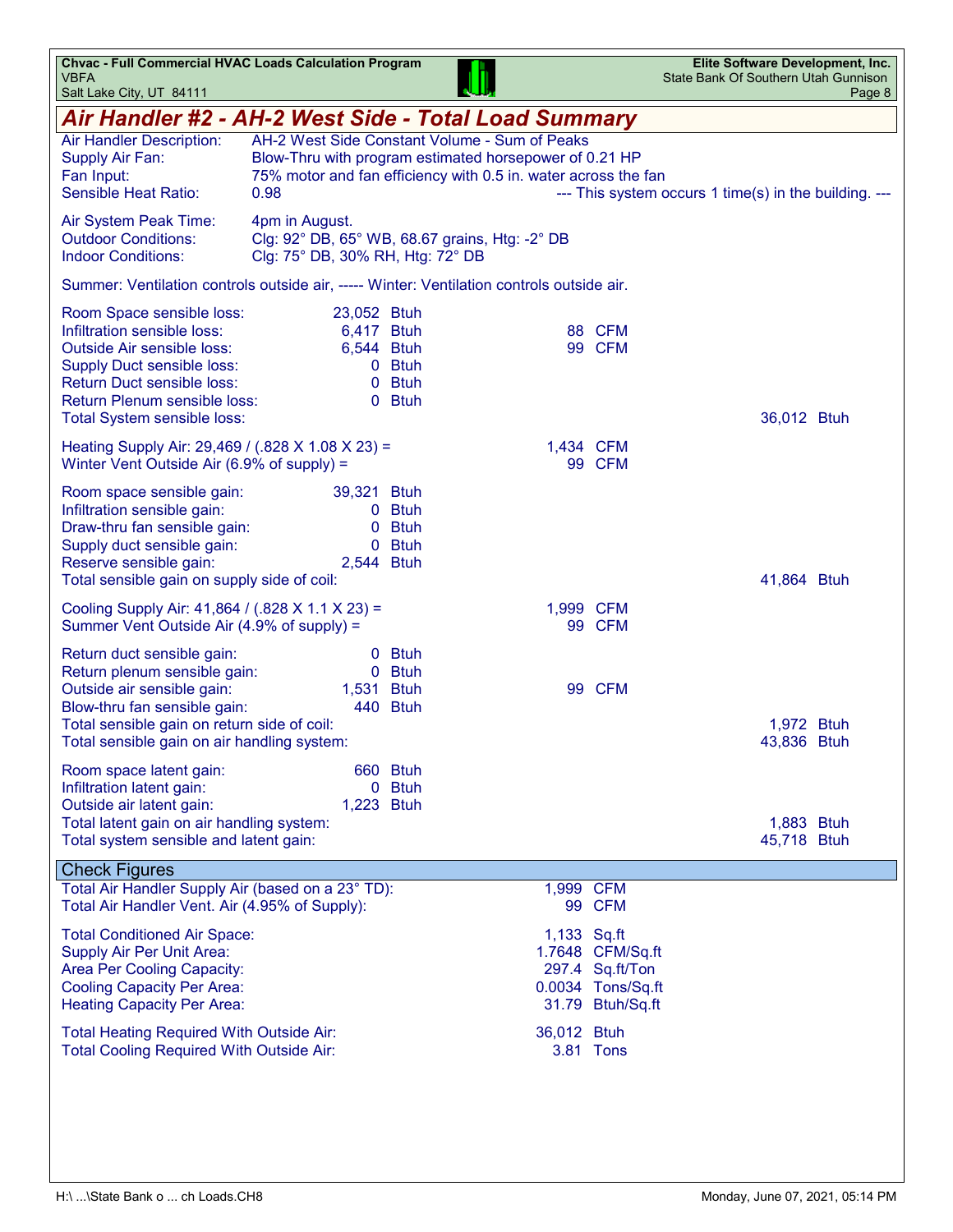| <b>VBFA</b> | <b>Chvac - Full Commercial HVAC Loads Calculation Program</b><br>Salt Lake City, UT 84111 |                                 | Elite Software Development, Inc.<br>State Bank Of Southern Utah Gunnison | Page 9                                 |                            |                                |                                |
|-------------|-------------------------------------------------------------------------------------------|---------------------------------|--------------------------------------------------------------------------|----------------------------------------|----------------------------|--------------------------------|--------------------------------|
|             | Air Handler #3 - AH-3 North Side - Summary Loads                                          |                                 |                                                                          |                                        |                            |                                |                                |
| Rm<br>No.   | <b>Description</b><br><b>Room Peak Time</b>                                               | Area<br>People<br><b>Volume</b> | Htg.Loss<br>Htg.CFM<br>CFM/Sqft                                          | Sen.Gain<br>Clg.CFM<br><b>CFM/Sqft</b> | Lat.Gain<br>S.Exh<br>W.Exh | Htg.O.A.<br>Reg.CFM<br>Act.CFM | Clg.O.A.<br>Reg.CFM<br>Act.CFM |
| 11          | Custodian/Storage<br>6pm August                                                           | 128<br>2.112                    | 4.926<br>240<br>1.87                                                     | 1.262<br>65<br>0.51                    | 0<br>0                     | <b>None</b><br>15<br>18        | None<br>15<br>6                |

| Elite Software Development, Inc.     |        |
|--------------------------------------|--------|
| State Bank Of Southern Utah Gunnison |        |
|                                      | Page 9 |
|                                      |        |
|                                      |        |

| Rm<br><b>No</b> | <b>Description</b><br><b>Room Peak Time</b> | Area<br>People<br>Volume | Htg.Loss<br>Htg.CFM<br>CFM/Sqft | Sen.Gain<br>Clg.CFM<br>CFM/Sqft | Lat.Gain<br>S.Exh<br>W.Exh | Htg.O.A.<br>Req.CFM<br>Act.CFM | Clg.O.A.<br>Req.CFM<br>Act.CFM |
|-----------------|---------------------------------------------|--------------------------|---------------------------------|---------------------------------|----------------------------|--------------------------------|--------------------------------|
| 11              | Custodian/Storage                           | 128                      | 4,926                           | 1,262                           | $\Omega$                   | <b>None</b>                    | <b>None</b>                    |
|                 | 6pm August                                  | 0                        | 240                             | 65                              | 0                          | 15                             | 15                             |
|                 |                                             | 2,112                    | 1.87                            | 0.51                            | 0                          | 18                             | $6\phantom{1}6$                |
| 12              | <b>Break Room</b>                           | 267                      | 7,938                           | 5,043                           | 440                        | $5/P$ , 0.06/ft <sup>2</sup>   | 5/P, 0.06/ft <sup>2</sup>      |
|                 | 2pm August                                  | $\overline{2}$           | 386                             | 261                             | 0                          | 26                             | 26                             |
|                 |                                             | 3,071                    | 1.45                            | 0.98                            | 0                          | 29                             | 22                             |
| 13              | <b>Office</b>                               | 158                      | 4,265                           | 2,681                           | 220                        | $5/P$ , 0.06/ft <sup>2</sup>   | $5/P$ , 0.06/ft <sup>2</sup>   |
|                 | 3pm August                                  |                          | 207                             | 139                             | 0                          | 14                             | 14                             |
|                 |                                             | 1,817                    | 1.31                            | 0.88                            | 0                          | 16                             | 12                             |
| 14              | <b>Office</b>                               | 158                      | 4,589                           | 2,726                           | 220                        | $5/P$ , 0.06/ft <sup>2</sup>   | $5/P$ , 0.06/ft <sup>2</sup>   |
|                 | 3pm August                                  |                          | 223                             | 141                             | 0                          | 14                             | 14                             |
|                 |                                             | 1,817                    | 1.41                            | 0.89                            | $\Omega$                   | 17                             | 12                             |
| 15              | <b>Conference Room</b>                      | 427                      | 20,695                          | 21,310                          | 2,640                      | $5/P$ , 0.06/ft <sup>2</sup>   | 5/P, 0.06/ft <sup>2</sup>      |
|                 | 9am August                                  | 12                       | 1,007                           | 1,104                           | 0                          | 86                             | 86                             |
|                 |                                             | 5,124                    | 2.36                            | 2.59                            | 0                          | 76                             | 94                             |
| 16              | <b>Work Room</b>                            | 169                      | 4,044                           | 5,578                           | 220                        | $5/P$ , 0.06/ft <sup>2</sup>   | $5/P$ , 0.06/ft <sup>2</sup>   |
|                 | 8am August                                  |                          | 197                             | 289                             | 0                          | 15                             | 15                             |
|                 |                                             | 1,690                    | 1.16                            | 1.71                            | 0                          | 15                             | 25                             |
|                 | <b>Room Peak Totals:</b>                    | 1,307                    | 46,455                          | 38,600                          | 3,740                      |                                |                                |
|                 | Total Rooms: 6                              | 17                       | 2,260                           | 2,000                           | 0                          | 171                            | 171                            |
|                 | <b>Unique Rooms: 6</b>                      | 15,631                   | 1.73                            | 1.53                            | 0                          | 171                            | 171                            |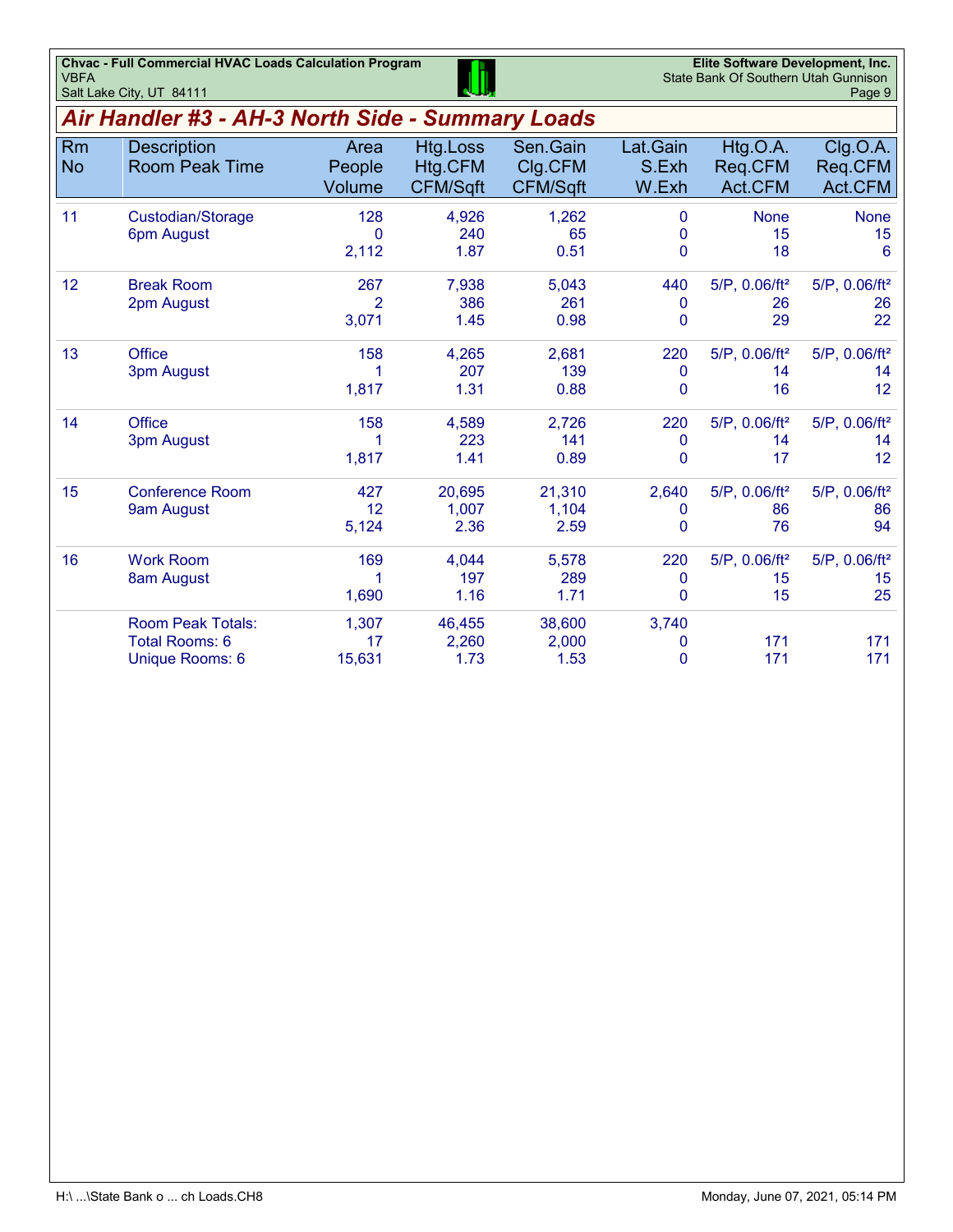| <b>Chvac - Full Commercial HVAC Loads Calculation Program</b><br><b>VBFA</b><br>Salt Lake City, UT 84111                                                                                                                        |                                                                                                                                                                                    |             |             |                                                                              | Elite Software Development, Inc.<br>State Bank Of Southern Utah Gunnison | Page 10    |
|---------------------------------------------------------------------------------------------------------------------------------------------------------------------------------------------------------------------------------|------------------------------------------------------------------------------------------------------------------------------------------------------------------------------------|-------------|-------------|------------------------------------------------------------------------------|--------------------------------------------------------------------------|------------|
| Air Handler #3 - AH-3 North Side - Total Load Summary                                                                                                                                                                           |                                                                                                                                                                                    |             |             |                                                                              |                                                                          |            |
| Air Handler Description:<br>Supply Air Fan:<br>Fan Input:<br>Sensible Heat Ratio:                                                                                                                                               | AH-3 North Side Constant Volume - Sum of Peaks<br>Blow-Thru with program estimated horsepower of 0.21 HP<br>75% motor and fan efficiency with 0.5 in. water across the fan<br>0.92 |             |             |                                                                              | --- This system occurs 1 time(s) in the building. ---                    |            |
| Air System Peak Time:<br><b>Outdoor Conditions:</b><br><b>Indoor Conditions:</b>                                                                                                                                                | 9am in August.<br>Clg: 69° DB, 60° WB, 77.24 grains, Htg: -2° DB<br>Clg: 75° DB, 30% RH, Htg: 72° DB                                                                               |             |             |                                                                              |                                                                          |            |
| Summer: Ventilation controls outside air, ----- Winter: Ventilation controls outside air.                                                                                                                                       |                                                                                                                                                                                    |             |             |                                                                              |                                                                          |            |
| Room Space sensible loss:<br>Infiltration sensible loss:<br><b>Outside Air sensible loss:</b><br><b>Supply Duct sensible loss:</b><br>Return Duct sensible loss:<br>Return Plenum sensible loss:<br>Total System sensible loss: | 36,947 Btuh<br>9,509 Btuh<br>11,316 Btuh<br>0 Btuh<br>0<br>0 Btuh                                                                                                                  | <b>Btuh</b> |             | 131 CFM<br><b>171 CFM</b>                                                    | 57,772 Btuh                                                              |            |
| Heating Supply Air: 46,455 / (.828 X 1.08 X 23) =<br>Winter Vent Outside Air (7.6% of supply) =                                                                                                                                 |                                                                                                                                                                                    |             | 2,260 CFM   | <b>171 CFM</b>                                                               |                                                                          |            |
| Room space sensible gain:<br>Infiltration sensible gain:<br>Draw-thru fan sensible gain:<br>Supply duct sensible gain:<br>Reserve sensible gain:<br>Total sensible gain on supply side of coil:                                 | 34,328 Btuh<br>0 Btuh<br>0<br>0 Btuh<br>7,537 Btuh                                                                                                                                 | <b>Btuh</b> |             |                                                                              | 41,864 Btuh                                                              |            |
| Cooling Supply Air: 41,864 / (.828 X 1.1 X 23) =<br>Summer Vent Outside Air (8.6% of supply) =                                                                                                                                  |                                                                                                                                                                                    |             | 2,000 CFM   | <b>171 CFM</b>                                                               |                                                                          |            |
| Return duct sensible gain:<br>Return plenum sensible gain:<br>Outside air sensible gain:<br>Blow-thru fan sensible gain:<br>Total sensible gain on return side of coil:<br>Total sensible gain on air handling system:          | <b>Btuh</b><br>$\mathbf{0}$<br>0 Btuh<br>-935 Btuh<br>440 Btuh                                                                                                                     |             |             | <b>171 CFM</b>                                                               | 41,370 Btuh                                                              | -494 Btuh  |
| Room space latent gain:<br>Infiltration latent gain:<br>Outside air latent gain:<br>Total latent gain on air handling system:<br>Total system sensible and latent gain:                                                         | 3,740 Btuh<br>0 Btuh<br>3,132 Btuh                                                                                                                                                 |             |             |                                                                              | 48,242 Btuh                                                              | 6,872 Btuh |
| <b>Check Figures</b><br>Total Air Handler Supply Air (based on a 23° TD):<br>Total Air Handler Vent. Air (8.56% of Supply):                                                                                                     |                                                                                                                                                                                    |             | 2,000 CFM   | <b>171 CFM</b>                                                               |                                                                          |            |
| <b>Total Conditioned Air Space:</b><br>Supply Air Per Unit Area:<br><b>Area Per Cooling Capacity:</b><br><b>Cooling Capacity Per Area:</b><br><b>Heating Capacity Per Area:</b>                                                 |                                                                                                                                                                                    |             | 1,307 Sq.ft | 1.5298 CFM/Sq.ft<br>325.1 Sq.ft/Ton<br>0.0031 Tons/Sq.ft<br>44.20 Btuh/Sq.ft |                                                                          |            |
| Total Heating Required With Outside Air:<br><b>Total Cooling Required With Outside Air:</b>                                                                                                                                     |                                                                                                                                                                                    |             | 57,772 Btuh | 4.02 Tons                                                                    |                                                                          |            |
|                                                                                                                                                                                                                                 |                                                                                                                                                                                    |             |             |                                                                              |                                                                          |            |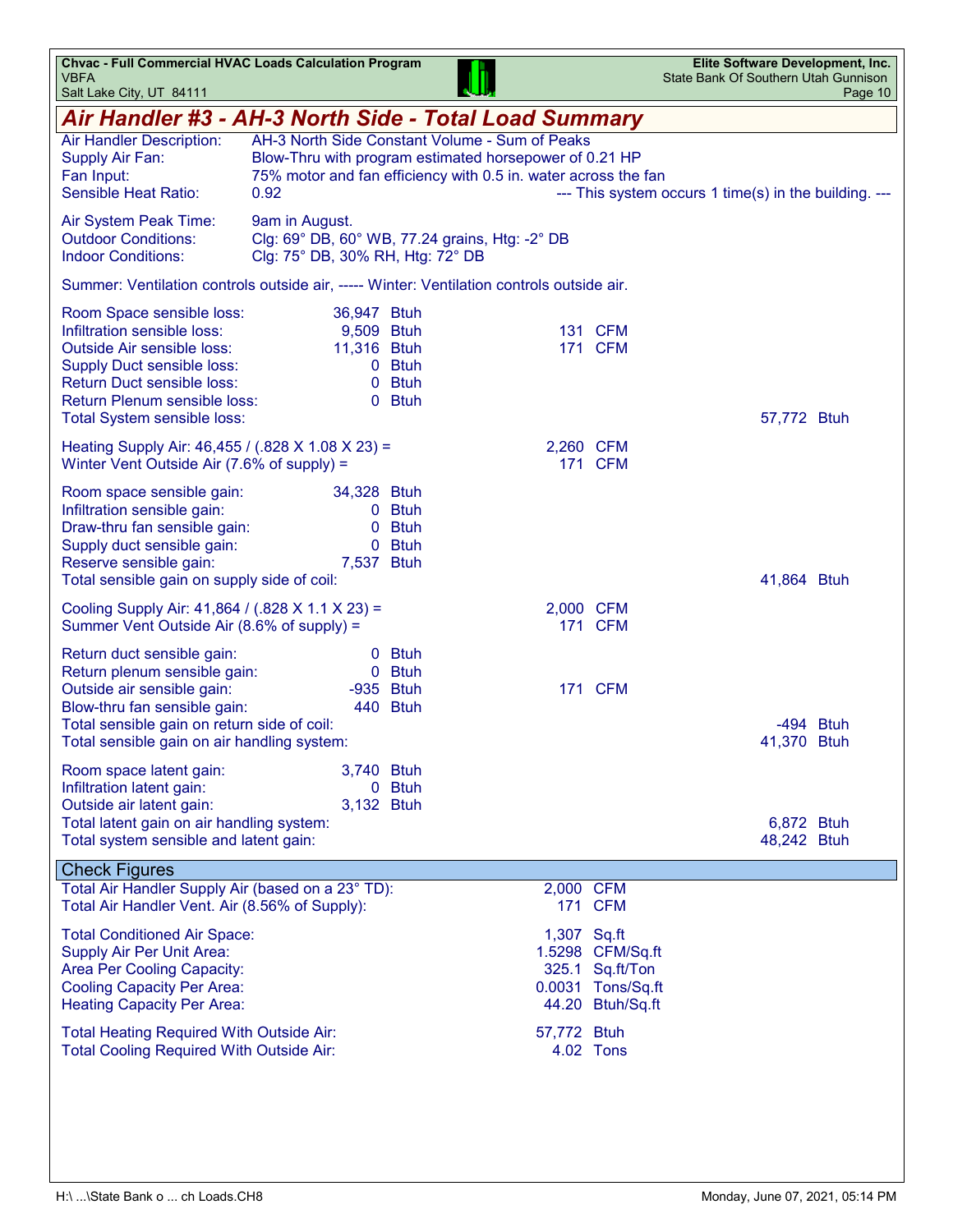| <b>VBFA</b>     | <b>Chvac - Full Commercial HVAC Loads Calculation Program</b><br>Salt Lake City, UT 84111 |                             |                                               |                                        |                                    | Elite Software Development, Inc.<br>State Bank Of Southern Utah Gunnison | Page 11                                            |
|-----------------|-------------------------------------------------------------------------------------------|-----------------------------|-----------------------------------------------|----------------------------------------|------------------------------------|--------------------------------------------------------------------------|----------------------------------------------------|
|                 | Air Handler #4 - AH-4 East Side - Summary Loads                                           |                             |                                               |                                        |                                    |                                                                          |                                                    |
| Rm<br><b>No</b> | <b>Description</b><br><b>Room Peak Time</b>                                               | Area<br>People<br>Volume    | <b>Htg.Loss</b><br>Htg.CFM<br><b>CFM/Sqft</b> | Sen.Gain<br>Clg.CFM<br><b>CFM/Sqft</b> | Lat.Gain<br>S.Exh<br>W.Exh         | Htg.O.A.<br>Req.CFM<br>Act.CFM                                           | Clg.O.A.<br>Reg.CFM<br>Act.CFM                     |
| 17              | <b>Office</b><br>8am August                                                               | 165<br>1,898                | 4,763<br>232<br>1.40                          | 5,448<br>308<br>1.87                   | 220<br>$\mathbf{0}$<br>0           | $5/P$ , 0.06/ft <sup>2</sup><br>15<br>13                                 | $5/P$ , 0.06/ft <sup>2</sup><br>15<br>12           |
| 18              | <b>Office</b><br>8am August                                                               | 164<br>1,886                | 5,046<br>245<br>1.50                          | 5,432<br>307<br>1.87                   | 220<br>0<br>0                      | $5/P$ , 0.06/ft <sup>2</sup><br>15<br>14                                 | 5/P, 0.06/ft <sup>2</sup><br>15<br>12              |
| 19              | Entry<br>8am August                                                                       | 98<br>$\mathbf{0}$<br>1,176 | 4,535<br>221<br>2.25                          | 8,170<br>462<br>4.71                   | 0<br>$\mathbf{0}$<br>0             | <b>None</b><br>6<br>13                                                   | <b>None</b><br>6<br>18                             |
| 20              | <b>Office</b><br>8am August                                                               | 161<br>1,637                | 5,072<br>247<br>1.53                          | 5,412<br>306<br>1.90                   | 220<br>$\mathbf 0$<br>$\Omega$     | $5/P$ , 0.06/ft <sup>2</sup><br>15<br>14                                 | $5/P$ , 0.06/ft <sup>2</sup><br>15<br>12           |
| 21              | <b>Office</b><br>8am August                                                               | 161<br>1,637                | 4,272<br>208<br>1.29                          | 5,462<br>309<br>1.92                   | 220<br>$\mathbf 0$<br>$\mathbf{0}$ | $5/P$ , 0.06/ft <sup>2</sup><br>15<br>12                                 | 5/P, 0.06/ft <sup>2</sup><br>15<br>12 <sup>2</sup> |
| 22              | <b>Office</b><br>8am August                                                               | 161<br>1,637                | 4,549<br>221<br>1.37                          | 5,447<br>308<br>1.91                   | 220<br>0<br>0                      | $5/P$ , 0.06/ft <sup>2</sup><br>15<br>13                                 | $5/P$ , 0.06/ft <sup>2</sup><br>15<br>12           |
|                 | <b>Room Peak Totals:</b><br>Total Rooms: 6<br>Unique Rooms: 6                             | 910<br>5<br>9,872           | 28,237<br>1,374<br>1.51                       | 35,371<br>1,999<br>2.20                | 1,100<br>0<br>$\mathbf{0}$         | 80<br>80                                                                 | 80<br>80                                           |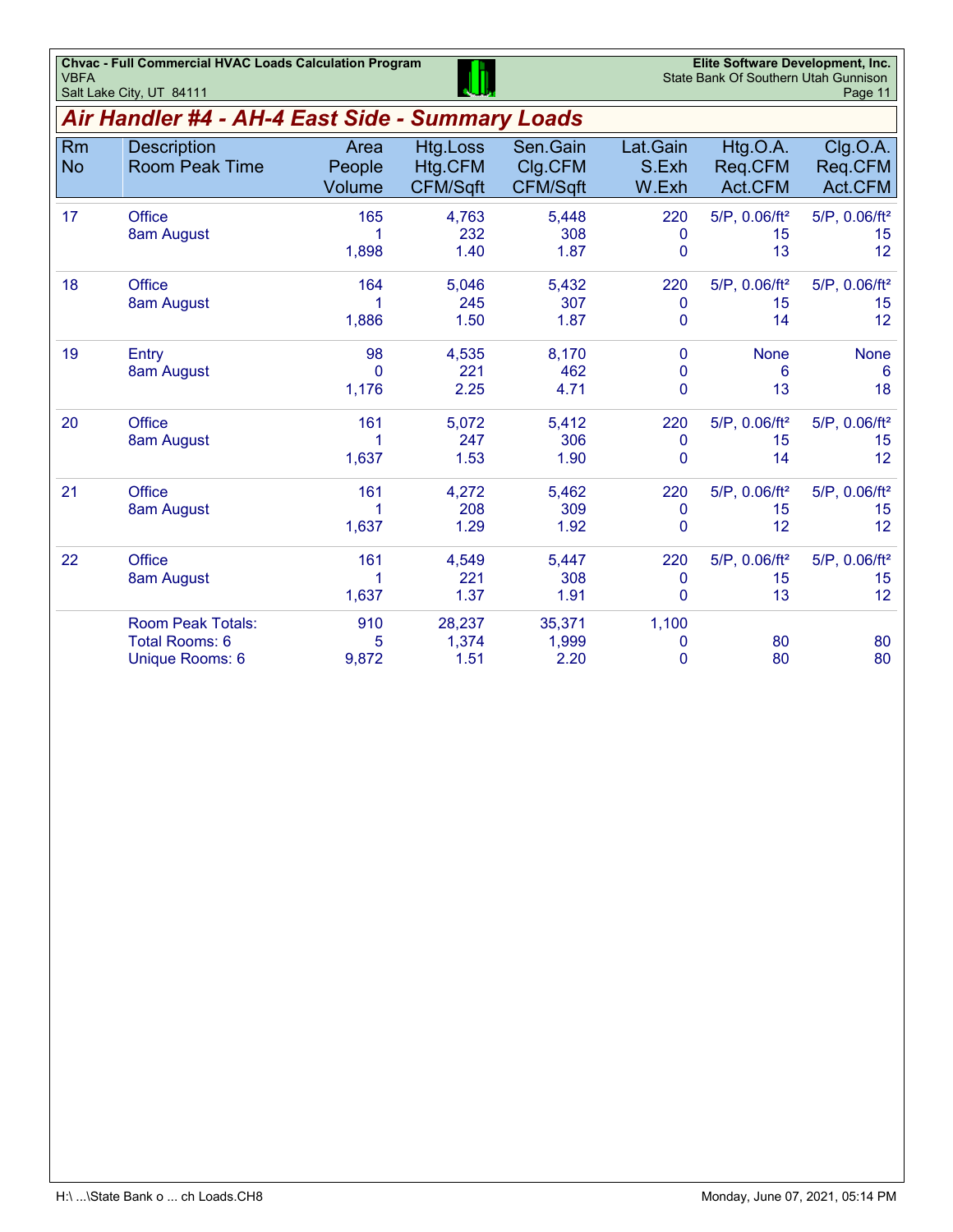| <b>Chvac - Full Commercial HVAC Loads Calculation Program</b><br><b>VBFA</b><br>Salt Lake City, UT 84111                                                                                                                               |                                                                                                      |                                 |                                                                                                                          |                                                                                           | Elite Software Development, Inc.<br>State Bank Of Southern Utah Gunnison | Page 12 |
|----------------------------------------------------------------------------------------------------------------------------------------------------------------------------------------------------------------------------------------|------------------------------------------------------------------------------------------------------|---------------------------------|--------------------------------------------------------------------------------------------------------------------------|-------------------------------------------------------------------------------------------|--------------------------------------------------------------------------|---------|
| Air Handler #4 - AH-4 East Side - Total Load Summary                                                                                                                                                                                   |                                                                                                      |                                 |                                                                                                                          |                                                                                           |                                                                          |         |
| Air Handler Description:<br>Supply Air Fan:<br>Fan Input:<br>Sensible Heat Ratio:                                                                                                                                                      | AH-4 East Side Constant Volume - Sum of Peaks<br>0.97                                                |                                 | Blow-Thru with program estimated horsepower of 0.21 HP<br>75% motor and fan efficiency with 0.5 in. water across the fan |                                                                                           | --- This system occurs 1 time(s) in the building. ---                    |         |
| Air System Peak Time:<br><b>Outdoor Conditions:</b><br><b>Indoor Conditions:</b>                                                                                                                                                       | 8am in August.<br>Clg: 64° DB, 59° WB, 81.01 grains, Htg: -2° DB<br>Clg: 75° DB, 30% RH, Htg: 72° DB |                                 |                                                                                                                          |                                                                                           |                                                                          |         |
| Summer: Ventilation controls outside air, ----- Winter: Ventilation controls outside air.                                                                                                                                              |                                                                                                      |                                 |                                                                                                                          |                                                                                           |                                                                          |         |
| Room Space sensible loss:<br>Infiltration sensible loss:<br><b>Outside Air sensible loss:</b><br><b>Supply Duct sensible loss:</b><br><b>Return Duct sensible loss:</b><br>Return Plenum sensible loss:<br>Total System sensible loss: | 21,617 Btuh<br>6,620 Btuh<br>5,265 Btuh                                                              | 0 Btuh<br>0 Btuh<br>0 Btuh      |                                                                                                                          | 91 CFM<br>80 CFM                                                                          | 33,502 Btuh                                                              |         |
| Heating Supply Air: 28,237 / (.828 X 1.08 X 23) =<br>Winter Vent Outside Air (5.8% of supply) =                                                                                                                                        |                                                                                                      |                                 | 1,374 CFM                                                                                                                | 80 CFM                                                                                    |                                                                          |         |
| Room space sensible gain:<br>Infiltration sensible gain:<br>Draw-thru fan sensible gain:<br>Supply duct sensible gain:<br>Reserve sensible gain:<br>Total sensible gain on supply side of coil:                                        | 35,371 Btuh<br>0<br>1,029 Btuh                                                                       | 0 Btuh<br><b>Btuh</b><br>0 Btuh |                                                                                                                          |                                                                                           | 36,400 Btuh                                                              |         |
| Cooling Supply Air: 36,400 / (.828 X 1.1 X 20) =<br>Summer Vent Outside Air (4.0% of supply) =                                                                                                                                         |                                                                                                      |                                 | 1,999 CFM                                                                                                                | 80 CFM                                                                                    |                                                                          |         |
| Return duct sensible gain:<br>Return plenum sensible gain:<br>Outside air sensible gain:<br>Blow-thru fan sensible gain:<br>Total sensible gain on return side of coil:<br>Total sensible gain on air handling system:                 | -797 Btuh                                                                                            | 0 Btuh<br>0 Btuh<br>440 Btuh    |                                                                                                                          | 80 CFM                                                                                    | -357 Btuh<br>36,043 Btuh                                                 |         |
| Room space latent gain:<br>Infiltration latent gain:<br>Outside air latent gain:<br>Total latent gain on air handling system:<br>Total system sensible and latent gain:                                                                | 1,100 Btuh<br>1,596 Btuh                                                                             | 0 Btuh                          |                                                                                                                          |                                                                                           | 2,696 Btuh<br>38,739 Btuh                                                |         |
| <b>Check Figures</b>                                                                                                                                                                                                                   |                                                                                                      |                                 |                                                                                                                          |                                                                                           |                                                                          |         |
| Total Air Handler Supply Air (based on a 20° TD):<br>Total Air Handler Vent. Air (3.98% of Supply):                                                                                                                                    |                                                                                                      |                                 | 1,999 CFM                                                                                                                | 80 CFM                                                                                    |                                                                          |         |
| <b>Total Conditioned Air Space:</b><br>Supply Air Per Unit Area:<br><b>Area Per Cooling Capacity:</b><br><b>Cooling Capacity Per Area:</b><br><b>Heating Capacity Per Area:</b>                                                        |                                                                                                      |                                 |                                                                                                                          | 910 Sq.ft<br>2.1970 CFM/Sq.ft<br>281.9 Sq.ft/Ton<br>0.0035 Tons/Sq.ft<br>36.82 Btuh/Sq.ft |                                                                          |         |
| Total Heating Required With Outside Air:<br><b>Total Cooling Required With Outside Air:</b>                                                                                                                                            |                                                                                                      |                                 | 33,502 Btuh                                                                                                              | 3.23 Tons                                                                                 |                                                                          |         |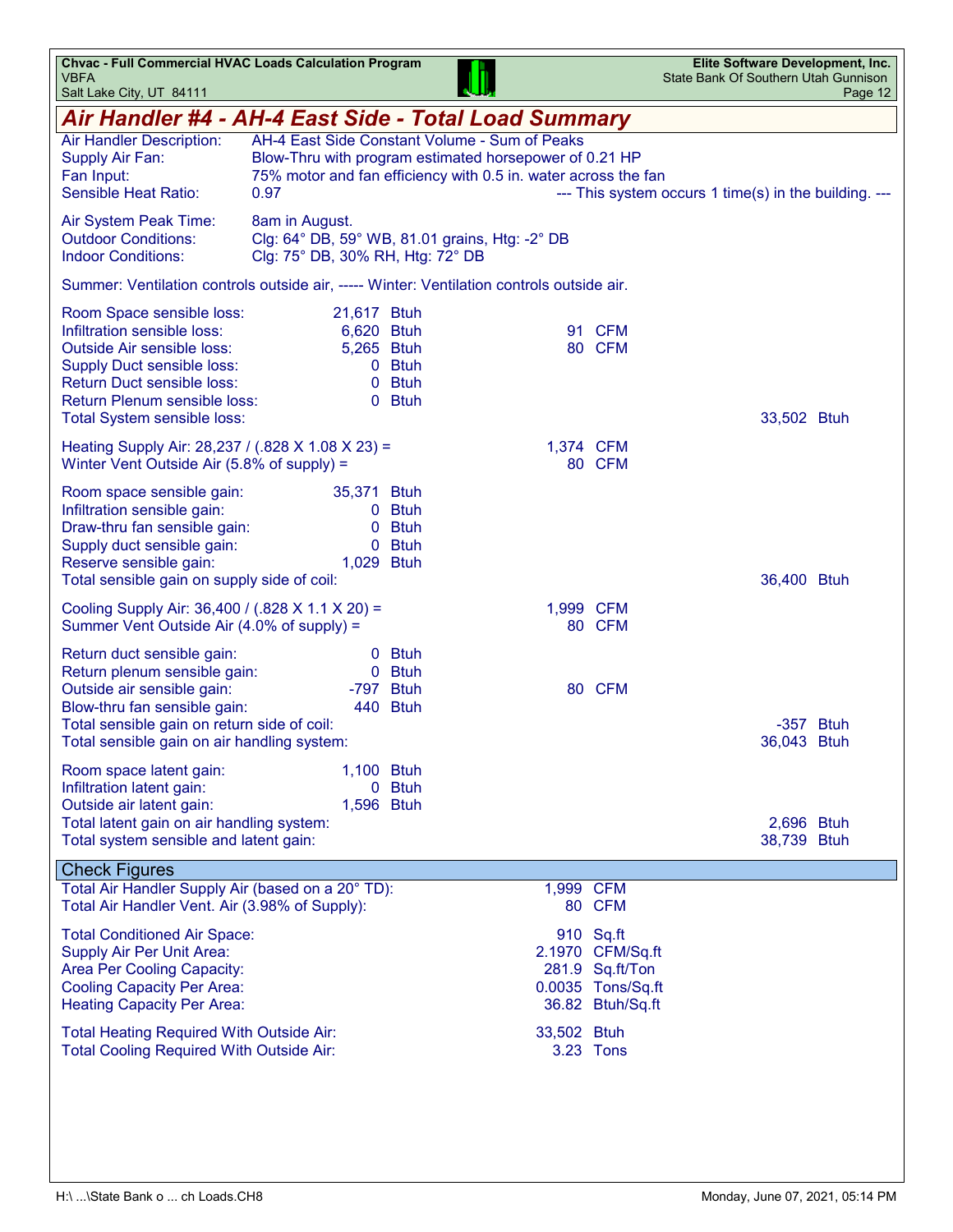| <b>Chyac - Full Commercial HVAC Loads Calculation Program</b> | VD.         | Elite Software Development, Inc.     |
|---------------------------------------------------------------|-------------|--------------------------------------|
| <b>VBFA</b>                                                   |             | State Bank Of Southern Utah Gunnison |
| Salt Lake City, UT 84111                                      | <b>TJU,</b> | Page 13                              |

# *Air Handler #6 - AH-6 Banking Floor - Summary Loads*

|                 |                                                                             | <i>F</i> urvey Panning Provi |                                 | Uunniuu y<br>$-$ vuvv                  |                            |                                            |                                            |
|-----------------|-----------------------------------------------------------------------------|------------------------------|---------------------------------|----------------------------------------|----------------------------|--------------------------------------------|--------------------------------------------|
| Rm<br><b>No</b> | <b>Description</b><br><b>Room Peak Time</b>                                 | Area<br>People<br>Volume     | Htg.Loss<br>Htg.CFM<br>CFM/Sqft | Sen.Gain<br>Clg.CFM<br><b>CFM/Sqft</b> | Lat.Gain<br>S.Exh<br>W.Exh | Htg.O.A.<br>Req.CFM<br>Act.CFM             | Clg.O.A.<br>Req.CFM<br>Act.CFM             |
| 2               | <b>Work Area</b><br>1pm August                                              | 157<br>1,597                 | 3,896<br>190<br>1.21            | 3,736<br>291<br>1.85                   | 220<br>0<br>0              | $5/P$ , 0.06/ft <sup>2</sup><br>14<br>19   | $5/P$ , 0.06/ft <sup>2</sup><br>14<br>18   |
| 24              | Night Drop/Cash<br>6pm August                                               | 118<br>$\Omega$<br>1,200     | 4,246<br>207<br>1.75            | 1,205<br>94<br>0.79                    | $\mathbf{0}$<br>0<br>0     | $5/P$ , 0.06/ft <sup>2</sup><br>21         | $5/P$ , 0.06/ft <sup>2</sup><br>6          |
| 25              | <b>Banking Floor,</b><br>Sitting/Waiting<br>1pm August                      | 3,882<br>6<br>46,584         | 46,519<br>2,263<br>0.58         | 55,482<br>4,315<br>1.11                | 1,320<br>0<br>0            | $5/P$ , 0.06/ft <sup>2</sup><br>263<br>228 | $5/P$ , 0.06/ft <sup>2</sup><br>263<br>261 |
| 26              | <b>Banking Floor Teller</b><br>1pm August                                   | 981<br>9,977                 | 19,530<br>950<br>0.97           | 16,725<br>1,301<br>1.33                | 880<br>$\Omega$<br>0       | $5/P$ , 0.06/ft <sup>2</sup><br>79<br>96   | $5/P$ , 0.06/ft <sup>2</sup><br>79<br>79   |
|                 | <b>Room Peak Totals:</b><br><b>Total Rooms: 4</b><br><b>Unique Rooms: 4</b> | 5,138<br>11<br>59,358        | 74,191<br>3,609<br>0.70         | 77,149<br>6,000<br>1.17                | 2,420<br>0<br>$\Omega$     | 363<br>363                                 | 363<br>363                                 |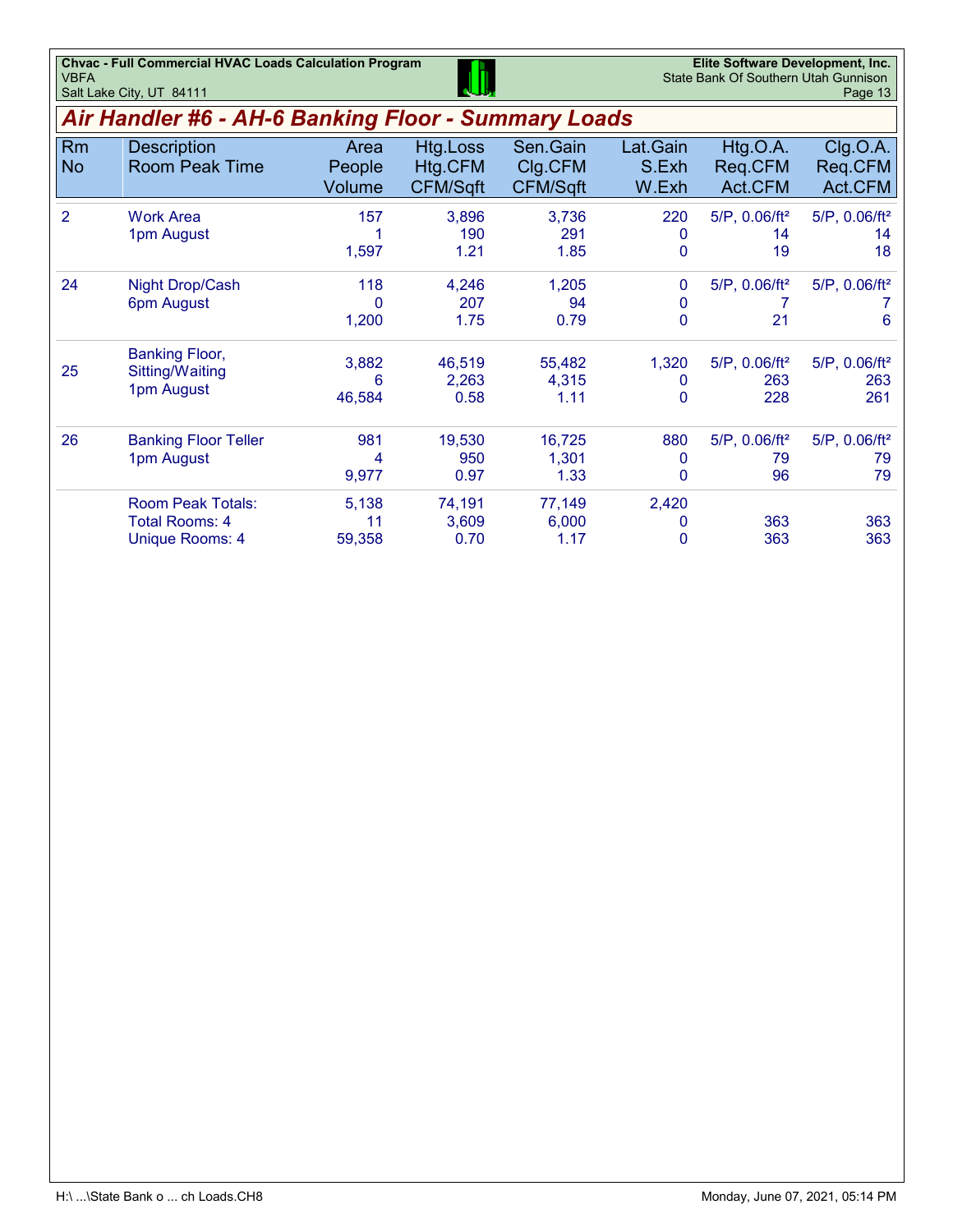| Air Handler #6 - AH-6 Banking Floor - Total Load Summary<br>AH-6 Banking Floor Constant Volume - Sum of Peaks<br>Air Handler Description:<br>Blow-Thru with program estimated horsepower of 0.63 HP<br>Supply Air Fan:<br>75% motor and fan efficiency with 0.5 in. water across the fan<br>Fan Input:<br><b>Sensible Heat Ratio:</b><br>0.98<br>--- This system occurs 1 time(s) in the building. ---<br>Air System Peak Time:<br>1pm in August.<br><b>Outdoor Conditions:</b><br>Clg: 89° DB, 65° WB, 73.02 grains, Htg: -2° DB<br><b>Indoor Conditions:</b><br>Clg: 75° DB, 30% RH, Htg: 72° DB<br>Summer: Ventilation controls outside air, ----- Winter: Ventilation controls outside air.<br>Room Space sensible loss:<br>36,811 Btuh<br>Infiltration sensible loss:<br>37,380 Btuh<br>514 CFM<br><b>Outside Air sensible loss:</b><br>363 CFM<br>24,027 Btuh<br><b>Supply Duct sensible loss:</b><br>0 Btuh<br><b>Return Duct sensible loss:</b><br>0 Btuh<br>Return Plenum sensible loss:<br>0 Btuh<br>Total System sensible loss:<br>98,218 Btuh<br>Heating Supply Air: 74,191 / (.828 X 1.08 X 23) =<br>3,609 CFM<br>Winter Vent Outside Air (10.1% of supply) =<br>363 CFM<br>Room space sensible gain:<br>76,756 Btuh<br>Infiltration sensible gain:<br>0 Btuh<br>Draw-thru fan sensible gain:<br><b>Btuh</b><br>0<br>0 Btuh<br>Supply duct sensible gain:<br>Reserve sensible gain:<br>48,860 Btuh<br>Total sensible gain on supply side of coil:<br>125,616 Btuh<br>Cooling Supply Air: 125,616 / (.828 X 1.1 X 23) =<br>6,000 CFM<br>Summer Vent Outside Air (6.1% of supply) =<br>363 CFM<br>0 Btuh<br>Return duct sensible gain:<br>Return plenum sensible gain:<br>0 Btuh<br>Outside air sensible gain:<br>363 CFM<br>4,630 Btuh<br>Blow-thru fan sensible gain:<br>1,322 Btuh<br>Total sensible gain on return side of coil:<br>5,952 Btuh<br>Total sensible gain on air handling system:<br>131,568 Btuh<br>2,420 Btuh<br>Room space latent gain:<br>Infiltration latent gain:<br>0 Btuh<br>Outside air latent gain:<br>5,472 Btuh<br>Total latent gain on air handling system:<br>7,892 Btuh<br>Total system sensible and latent gain:<br>139,460 Btuh<br><b>Check Figures</b><br>Total Air Handler Supply Air (based on a 23° TD):<br>6,000 CFM<br>Total Air Handler Vent. Air (6.06% of Supply):<br>363 CFM<br><b>Total Conditioned Air Space:</b><br>5,138 Sq.ft<br>Supply Air Per Unit Area:<br>1.1677 CFM/Sq.ft<br><b>Area Per Cooling Capacity:</b><br>442.1 Sq.ft/Ton<br><b>Cooling Capacity Per Area:</b><br>0.0023 Tons/Sq.ft<br><b>Heating Capacity Per Area:</b><br>19.12 Btuh/Sq.ft<br>Total Heating Required With Outside Air:<br>98,218 Btuh<br><b>Total Cooling Required With Outside Air:</b><br>11.62 Tons | <b>Chvac - Full Commercial HVAC Loads Calculation Program</b><br><b>VBFA</b><br>Salt Lake City, UT 84111 |  |  | Elite Software Development, Inc.<br>State Bank Of Southern Utah Gunnison | Page 14 |
|--------------------------------------------------------------------------------------------------------------------------------------------------------------------------------------------------------------------------------------------------------------------------------------------------------------------------------------------------------------------------------------------------------------------------------------------------------------------------------------------------------------------------------------------------------------------------------------------------------------------------------------------------------------------------------------------------------------------------------------------------------------------------------------------------------------------------------------------------------------------------------------------------------------------------------------------------------------------------------------------------------------------------------------------------------------------------------------------------------------------------------------------------------------------------------------------------------------------------------------------------------------------------------------------------------------------------------------------------------------------------------------------------------------------------------------------------------------------------------------------------------------------------------------------------------------------------------------------------------------------------------------------------------------------------------------------------------------------------------------------------------------------------------------------------------------------------------------------------------------------------------------------------------------------------------------------------------------------------------------------------------------------------------------------------------------------------------------------------------------------------------------------------------------------------------------------------------------------------------------------------------------------------------------------------------------------------------------------------------------------------------------------------------------------------------------------------------------------------------------------------------------------------------------------------------------------------------------------------------------------------------------------------------------------------------------------------------------------------------------------------|----------------------------------------------------------------------------------------------------------|--|--|--------------------------------------------------------------------------|---------|
|                                                                                                                                                                                                                                                                                                                                                                                                                                                                                                                                                                                                                                                                                                                                                                                                                                                                                                                                                                                                                                                                                                                                                                                                                                                                                                                                                                                                                                                                                                                                                                                                                                                                                                                                                                                                                                                                                                                                                                                                                                                                                                                                                                                                                                                                                                                                                                                                                                                                                                                                                                                                                                                                                                                                                  |                                                                                                          |  |  |                                                                          |         |
|                                                                                                                                                                                                                                                                                                                                                                                                                                                                                                                                                                                                                                                                                                                                                                                                                                                                                                                                                                                                                                                                                                                                                                                                                                                                                                                                                                                                                                                                                                                                                                                                                                                                                                                                                                                                                                                                                                                                                                                                                                                                                                                                                                                                                                                                                                                                                                                                                                                                                                                                                                                                                                                                                                                                                  |                                                                                                          |  |  |                                                                          |         |
|                                                                                                                                                                                                                                                                                                                                                                                                                                                                                                                                                                                                                                                                                                                                                                                                                                                                                                                                                                                                                                                                                                                                                                                                                                                                                                                                                                                                                                                                                                                                                                                                                                                                                                                                                                                                                                                                                                                                                                                                                                                                                                                                                                                                                                                                                                                                                                                                                                                                                                                                                                                                                                                                                                                                                  |                                                                                                          |  |  |                                                                          |         |
|                                                                                                                                                                                                                                                                                                                                                                                                                                                                                                                                                                                                                                                                                                                                                                                                                                                                                                                                                                                                                                                                                                                                                                                                                                                                                                                                                                                                                                                                                                                                                                                                                                                                                                                                                                                                                                                                                                                                                                                                                                                                                                                                                                                                                                                                                                                                                                                                                                                                                                                                                                                                                                                                                                                                                  |                                                                                                          |  |  |                                                                          |         |
|                                                                                                                                                                                                                                                                                                                                                                                                                                                                                                                                                                                                                                                                                                                                                                                                                                                                                                                                                                                                                                                                                                                                                                                                                                                                                                                                                                                                                                                                                                                                                                                                                                                                                                                                                                                                                                                                                                                                                                                                                                                                                                                                                                                                                                                                                                                                                                                                                                                                                                                                                                                                                                                                                                                                                  |                                                                                                          |  |  |                                                                          |         |
|                                                                                                                                                                                                                                                                                                                                                                                                                                                                                                                                                                                                                                                                                                                                                                                                                                                                                                                                                                                                                                                                                                                                                                                                                                                                                                                                                                                                                                                                                                                                                                                                                                                                                                                                                                                                                                                                                                                                                                                                                                                                                                                                                                                                                                                                                                                                                                                                                                                                                                                                                                                                                                                                                                                                                  |                                                                                                          |  |  |                                                                          |         |
|                                                                                                                                                                                                                                                                                                                                                                                                                                                                                                                                                                                                                                                                                                                                                                                                                                                                                                                                                                                                                                                                                                                                                                                                                                                                                                                                                                                                                                                                                                                                                                                                                                                                                                                                                                                                                                                                                                                                                                                                                                                                                                                                                                                                                                                                                                                                                                                                                                                                                                                                                                                                                                                                                                                                                  |                                                                                                          |  |  |                                                                          |         |
|                                                                                                                                                                                                                                                                                                                                                                                                                                                                                                                                                                                                                                                                                                                                                                                                                                                                                                                                                                                                                                                                                                                                                                                                                                                                                                                                                                                                                                                                                                                                                                                                                                                                                                                                                                                                                                                                                                                                                                                                                                                                                                                                                                                                                                                                                                                                                                                                                                                                                                                                                                                                                                                                                                                                                  |                                                                                                          |  |  |                                                                          |         |
|                                                                                                                                                                                                                                                                                                                                                                                                                                                                                                                                                                                                                                                                                                                                                                                                                                                                                                                                                                                                                                                                                                                                                                                                                                                                                                                                                                                                                                                                                                                                                                                                                                                                                                                                                                                                                                                                                                                                                                                                                                                                                                                                                                                                                                                                                                                                                                                                                                                                                                                                                                                                                                                                                                                                                  |                                                                                                          |  |  |                                                                          |         |
|                                                                                                                                                                                                                                                                                                                                                                                                                                                                                                                                                                                                                                                                                                                                                                                                                                                                                                                                                                                                                                                                                                                                                                                                                                                                                                                                                                                                                                                                                                                                                                                                                                                                                                                                                                                                                                                                                                                                                                                                                                                                                                                                                                                                                                                                                                                                                                                                                                                                                                                                                                                                                                                                                                                                                  |                                                                                                          |  |  |                                                                          |         |
|                                                                                                                                                                                                                                                                                                                                                                                                                                                                                                                                                                                                                                                                                                                                                                                                                                                                                                                                                                                                                                                                                                                                                                                                                                                                                                                                                                                                                                                                                                                                                                                                                                                                                                                                                                                                                                                                                                                                                                                                                                                                                                                                                                                                                                                                                                                                                                                                                                                                                                                                                                                                                                                                                                                                                  |                                                                                                          |  |  |                                                                          |         |
|                                                                                                                                                                                                                                                                                                                                                                                                                                                                                                                                                                                                                                                                                                                                                                                                                                                                                                                                                                                                                                                                                                                                                                                                                                                                                                                                                                                                                                                                                                                                                                                                                                                                                                                                                                                                                                                                                                                                                                                                                                                                                                                                                                                                                                                                                                                                                                                                                                                                                                                                                                                                                                                                                                                                                  |                                                                                                          |  |  |                                                                          |         |
|                                                                                                                                                                                                                                                                                                                                                                                                                                                                                                                                                                                                                                                                                                                                                                                                                                                                                                                                                                                                                                                                                                                                                                                                                                                                                                                                                                                                                                                                                                                                                                                                                                                                                                                                                                                                                                                                                                                                                                                                                                                                                                                                                                                                                                                                                                                                                                                                                                                                                                                                                                                                                                                                                                                                                  |                                                                                                          |  |  |                                                                          |         |
|                                                                                                                                                                                                                                                                                                                                                                                                                                                                                                                                                                                                                                                                                                                                                                                                                                                                                                                                                                                                                                                                                                                                                                                                                                                                                                                                                                                                                                                                                                                                                                                                                                                                                                                                                                                                                                                                                                                                                                                                                                                                                                                                                                                                                                                                                                                                                                                                                                                                                                                                                                                                                                                                                                                                                  |                                                                                                          |  |  |                                                                          |         |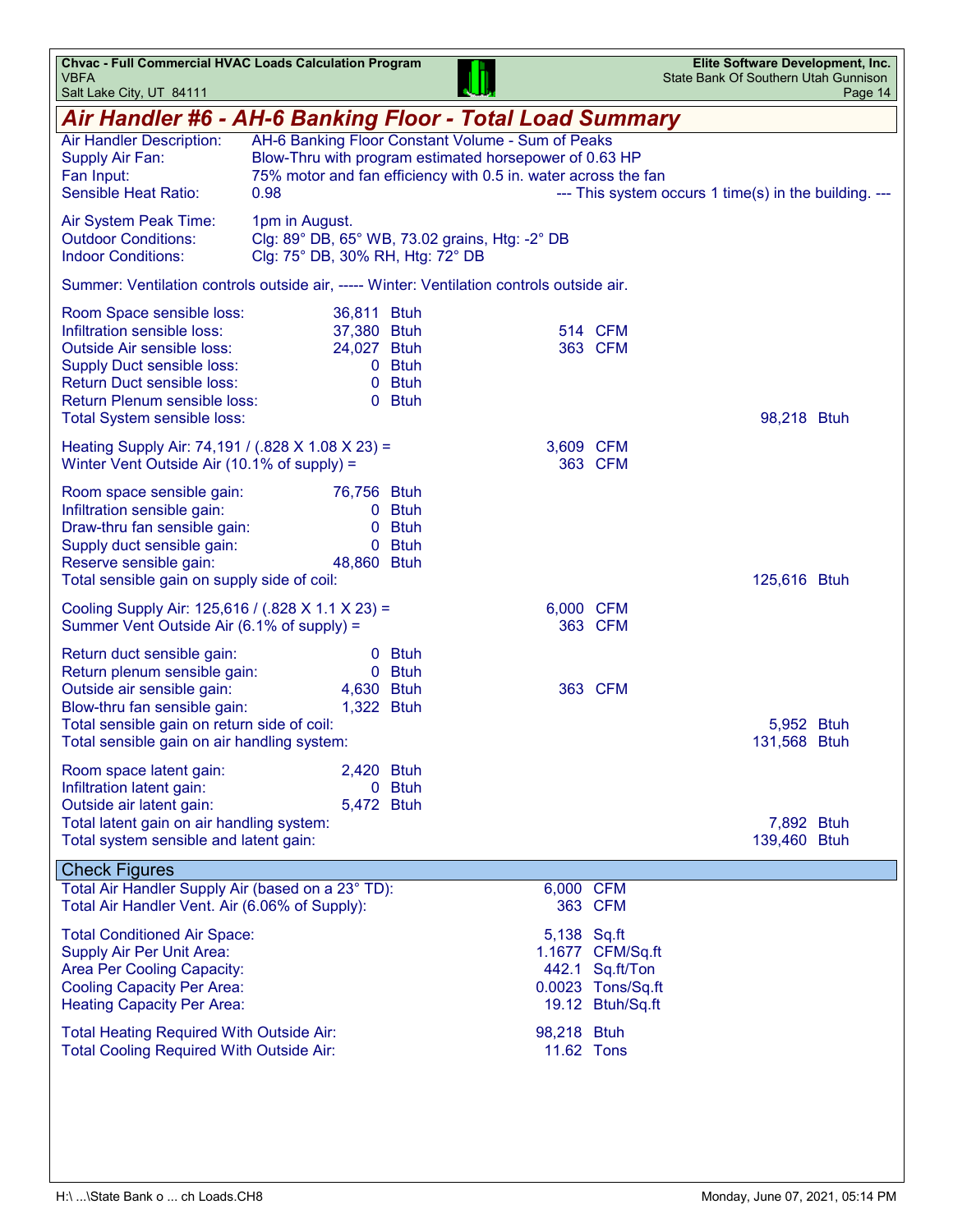| <b>Chvac - Full Commercial HVAC Loads Calculation Program</b><br><b>VBFA</b><br>Salt Lake City, UT 84111 |                                                 |                        |                                         | State Bank Of Southern Utah Gunnison | Elite Software Development, Inc.<br>Page 15 |
|----------------------------------------------------------------------------------------------------------|-------------------------------------------------|------------------------|-----------------------------------------|--------------------------------------|---------------------------------------------|
| Air System #1 (AH-1 Data) Psychrometric Analysis                                                         |                                                 |                        |                                         |                                      |                                             |
| <b>System Load Analysis</b>                                                                              | Latent                                          | Grains                 | Sensible                                | Temp                                 | <b>CFM</b>                                  |
| <b>Leaving Coil Condition</b>                                                                            |                                                 | 46.675                 |                                         | 55.000                               |                                             |
| Draw-Thru Fan                                                                                            |                                                 |                        | 0                                       | 0.000                                | 0                                           |
| Misc Load on Supply Side                                                                                 | 0                                               | 0.000                  | 0                                       | 0.000                                | 0                                           |
| <b>Supply Air Duct</b>                                                                                   |                                                 |                        | $\mathbf{0}$                            | 0.000                                | $\mathbf 0$                                 |
| <b>Room Loads</b>                                                                                        | 0                                               | 0.000                  | 5,362                                   | 20.000                               | 294                                         |
| <b>Sensible Reserve</b>                                                                                  |                                                 |                        | 0                                       | 0.000                                | $\mathbf 0$                                 |
| <b>Room Condition</b>                                                                                    | $\mathbf 0$                                     | 46.675                 | 5,362                                   | 75.000                               | 294                                         |
| <b>Return Air Duct</b>                                                                                   |                                                 |                        | 0                                       | 0.000                                |                                             |
| <b>Return Air Plenum</b>                                                                                 |                                                 |                        | 0                                       | 0.000                                |                                             |
| Misc Load on Return Side                                                                                 | 0                                               | 0.000                  | 0                                       | 0.000                                |                                             |
| Vent Air 13 CFM                                                                                          | 202                                             | 1.222                  | 171                                     | 0.639                                |                                             |
| <b>Blow-Thru Fan</b>                                                                                     |                                                 |                        | 65                                      | 0.242                                |                                             |
|                                                                                                          |                                                 |                        |                                         |                                      |                                             |
| <b>Entering Coil Condition</b>                                                                           | 202                                             | 47.896                 | 5,598                                   | 75.881                               | 294                                         |
|                                                                                                          |                                                 |                        |                                         |                                      |                                             |
| <b>General Psychrometric Equations Used In Analysis:</b>                                                 |                                                 |                        |                                         |                                      |                                             |
| (Barometric pressure of site / Standard ASHRAE pressure of 29.921)<br><b>PR</b><br>$=$                   |                                                 |                        |                                         |                                      |                                             |
| <b>TSH</b><br>PR x<br>Ξ                                                                                  | 1.10 x CFM x (DB entering - DB leaving)         |                        |                                         |                                      |                                             |
| <b>TLH</b><br>PR x<br>=                                                                                  | 0.68 x CFM x (Grains entering - Grains leaving) |                        |                                         |                                      |                                             |
| <b>GTH</b><br>PR x<br>4.50<br>Ξ.                                                                         | x CFM x (Enthalpy entering - Enthalpy leaving)  |                        |                                         |                                      |                                             |
|                                                                                                          |                                                 |                        |                                         |                                      |                                             |
| <b>TSH</b><br>0.828<br>1.10<br>X<br>$\mathsf{x}$<br>=                                                    | 294                                             | 75.9<br>x(             | 55.0<br>ä,<br>$) =$                     |                                      | 5,598 Btuh                                  |
| 0.828<br><b>TLH</b><br>0.68<br>$\mathsf{x}$<br>$\mathbf{x}$<br>Ξ                                         | 294                                             | 47.9<br>x(             | 46.7<br>$\sim$<br>$) =$                 |                                      | 202 Btuh<br>-----------                     |
| <b>SUM</b><br>Ξ                                                                                          |                                                 |                        |                                         |                                      | 5,800 Btuh                                  |
| <b>GTH</b><br>0.828<br>4.50<br>Ξ<br>$\mathsf{x}$<br>$\mathbf{x}$                                         | 294                                             | 25.7<br>$\mathsf{x}$ ( | 20.4<br>$) =$<br>÷                      |                                      | 5,773<br><b>Btuh</b>                        |
| <b>Total System Load</b>                                                                                 |                                                 |                        | $=$                                     |                                      | 5,800 Btuh                                  |
|                                                                                                          |                                                 |                        |                                         |                                      |                                             |
| Chilled and Hot Water Flow Rates and Steam Requirement                                                   |                                                 |                        |                                         |                                      |                                             |
| <b>Cooling GPM</b><br>5,773/<br>0.00<br>Ξ                                                                | 500<br>X                                        |                        | $=$                                     |                                      | 0.0 GPM                                     |
| <b>Heating GPM</b><br>0.00<br>6,353 / (<br>Ξ                                                             | 500<br>X                                        |                        | Ξ                                       |                                      | 0.0<br><b>GPM</b>                           |
| 6,353 /<br>970<br>Steam Req.<br>$=$                                                                      |                                                 |                        | Ξ                                       |                                      | 6.5 lb./hr                                  |
|                                                                                                          |                                                 |                        |                                         |                                      |                                             |
| <b>Entering Cooling Coil Conditions</b>                                                                  |                                                 |                        | <b>Entering Heating Coil Conditions</b> |                                      |                                             |
| Dry bulb temperature:                                                                                    | 75.88                                           |                        | Dry bulb temperature:                   | 68.26                                |                                             |
| Wet bulb temperature:                                                                                    | 55.73                                           |                        |                                         |                                      |                                             |
| <b>Relative humidity:</b>                                                                                | 29.90                                           |                        |                                         |                                      |                                             |
| Enthalpy:                                                                                                | 25.70 Btu/lbm                                   |                        |                                         |                                      |                                             |
|                                                                                                          |                                                 |                        |                                         |                                      |                                             |
| <b>Leaving Cooling Coil Conditions</b>                                                                   |                                                 |                        | <b>Leaving Heating Coil Conditions</b>  |                                      |                                             |
| Dry bulb temperature:                                                                                    | 55.00                                           |                        | Dry bulb temperature:                   | 95.00                                |                                             |
| Wet bulb temperature:                                                                                    | 47.44                                           |                        |                                         |                                      |                                             |
| <b>Relative humidity:</b>                                                                                | 60.26                                           |                        |                                         |                                      |                                             |
| Enthalpy:                                                                                                | 20.44 Btu/lbm                                   |                        |                                         |                                      |                                             |
|                                                                                                          |                                                 |                        |                                         |                                      |                                             |
|                                                                                                          |                                                 |                        |                                         |                                      |                                             |
|                                                                                                          |                                                 |                        |                                         |                                      |                                             |
|                                                                                                          |                                                 |                        |                                         |                                      |                                             |
|                                                                                                          |                                                 |                        |                                         |                                      |                                             |
|                                                                                                          |                                                 |                        |                                         |                                      |                                             |
|                                                                                                          |                                                 |                        |                                         |                                      |                                             |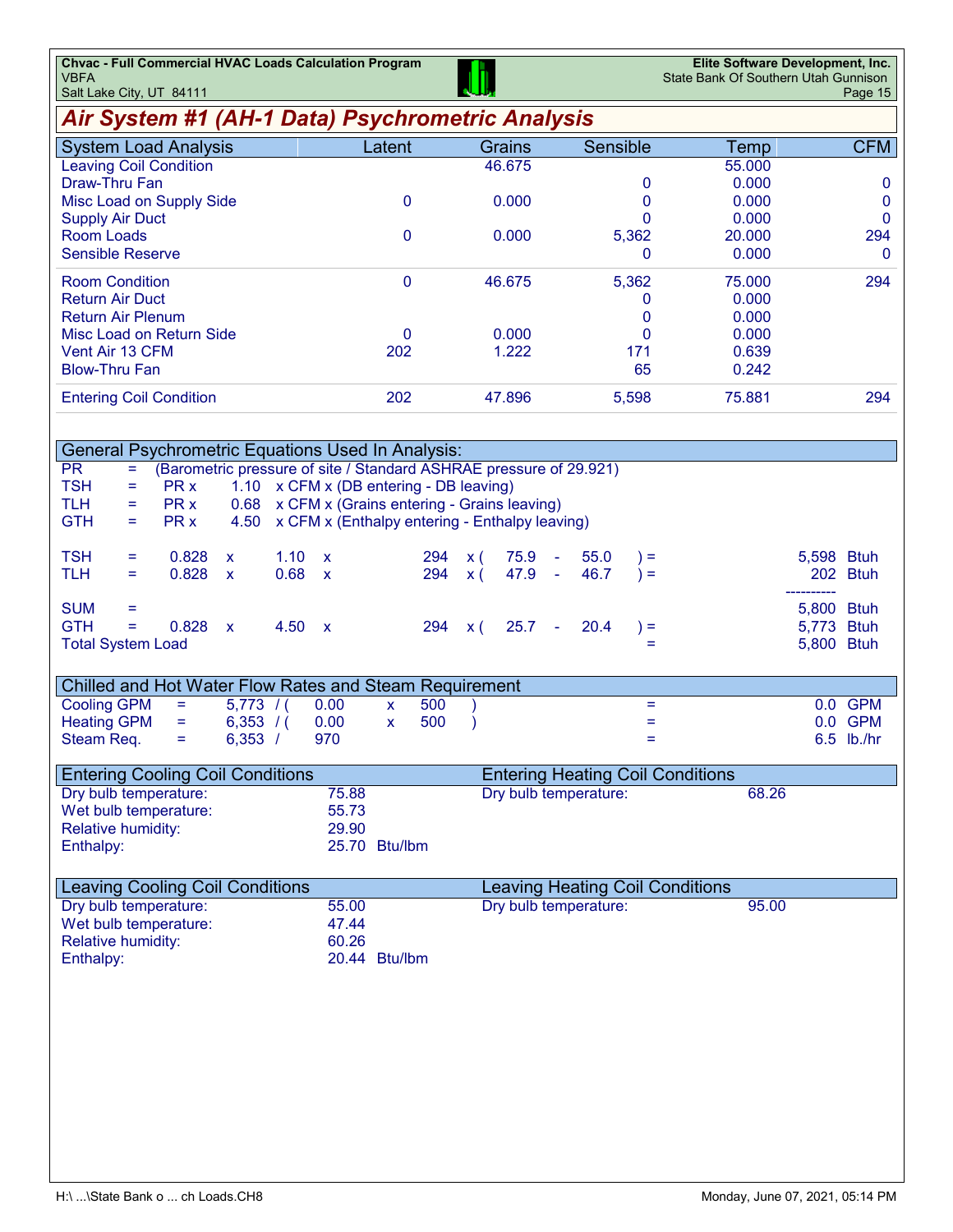| Chvac - Full Commercial HVAC Loads Calculation Program | Elite Software Development, Inc.     |
|--------------------------------------------------------|--------------------------------------|
| <b>VBFA</b>                                            | State Bank Of Southern Utah Gunnison |
| ا استار این City IIT R4111 ا $\sim$                    | $P$ ane 16                           |

| Salt Lake City, UT 84111                                 |                                                                    |       |                     | بالله                                          |                                         |        |             | Page 16     |
|----------------------------------------------------------|--------------------------------------------------------------------|-------|---------------------|------------------------------------------------|-----------------------------------------|--------|-------------|-------------|
| Air System #2 (AH-2 West Side) Psychrometric Analysis    |                                                                    |       |                     |                                                |                                         |        |             |             |
| <b>System Load Analysis</b>                              |                                                                    |       | Latent              | Grains                                         | Sensible                                | Temp   |             | <b>CFM</b>  |
| <b>Leaving Coil Condition</b>                            |                                                                    |       |                     | 46.088                                         |                                         | 52.000 |             |             |
| <b>Draw-Thru Fan</b>                                     |                                                                    |       |                     |                                                | 0                                       | 0.000  |             | $\mathbf 0$ |
| Misc Load on Supply Side                                 |                                                                    |       | 0                   | 0.000                                          | 0                                       | 0.000  |             | $\mathbf 0$ |
| <b>Supply Air Duct</b>                                   |                                                                    |       |                     |                                                | 0                                       | 0.000  |             | $\mathbf 0$ |
| <b>Room Loads</b>                                        |                                                                    |       | 660                 | 0.587                                          | 39,321                                  | 21.603 |             | 1,878       |
| <b>Sensible Reserve</b>                                  |                                                                    |       |                     |                                                | 2,544                                   | 1.397  |             | 121         |
| <b>Room Condition</b>                                    |                                                                    |       | 660                 | 46.675                                         | 41,864                                  | 75.000 |             | 1,999       |
| <b>Return Air Duct</b>                                   |                                                                    |       |                     |                                                | 0                                       | 0.000  |             |             |
| <b>Return Air Plenum</b>                                 |                                                                    |       |                     |                                                | 0                                       | 0.000  |             |             |
| Misc Load on Return Side                                 |                                                                    |       | 0                   | 0.000                                          | 0                                       | 0.000  |             |             |
| Vent Air 99 CFM                                          |                                                                    |       | 1,223               | 1.087                                          | 1,531                                   | 0.841  |             |             |
| <b>Blow-Thru Fan</b>                                     |                                                                    |       |                     |                                                | 440                                     | 0.242  |             |             |
| <b>Entering Coil Condition</b>                           |                                                                    |       | 1,883               | 47.761                                         | 43,836                                  | 76.083 |             | 1,999       |
|                                                          |                                                                    |       |                     |                                                |                                         |        |             |             |
|                                                          |                                                                    |       |                     |                                                |                                         |        |             |             |
| <b>General Psychrometric Equations Used In Analysis:</b> |                                                                    |       |                     |                                                |                                         |        |             |             |
| <b>PR</b><br>Ξ.                                          | (Barometric pressure of site / Standard ASHRAE pressure of 29.921) |       |                     |                                                |                                         |        |             |             |
| <b>TSH</b><br>PR x<br>Ξ                                  | 1.10 x CFM x (DB entering - DB leaving)                            |       |                     |                                                |                                         |        |             |             |
| <b>TLH</b><br>PR x<br>$=$                                | 0.68 x CFM x (Grains entering - Grains leaving)                    |       |                     |                                                |                                         |        |             |             |
| <b>GTH</b><br>PR x<br>$=$                                | 4.50                                                               |       |                     | x CFM x (Enthalpy entering - Enthalpy leaving) |                                         |        |             |             |
| <b>TSH</b><br>0.828<br>$=$                               | $1.10 \times$<br>X                                                 |       | 1,999               | 76.1<br>$\mathsf{x}$ (                         | 52.0<br>$) =$<br>$\sim$                 |        | 43,836 Btuh |             |
| 0.828<br><b>TLH</b><br>$=$                               | 0.68 x<br>$\mathbf{x}$                                             |       | 1,999               | x(                                             | 46.1<br>$47.8 -$<br>$) =$               |        | 1,883 Btuh  |             |
|                                                          |                                                                    |       |                     |                                                |                                         |        |             |             |
| <b>SUM</b><br>$=$                                        |                                                                    |       |                     |                                                |                                         |        | 45,718 Btuh |             |
| <b>GTH</b><br>0.828<br>Ξ.                                | 4.50 x<br>$\mathsf{x}$                                             |       | 1,999               | 25.7<br>x(                                     | 19.6<br>$\sim$<br>$) =$                 |        | 45,512 Btuh |             |
| <b>Total System Load</b>                                 |                                                                    |       |                     |                                                |                                         | Ξ      | 45,718 Btuh |             |
|                                                          |                                                                    |       |                     |                                                |                                         |        |             |             |
| Chilled and Hot Water Flow Rates and Steam Requirement   |                                                                    |       |                     |                                                |                                         |        |             |             |
| <b>Cooling GPM</b><br>$=$                                | $45,512$ /(                                                        | 0.00  | 500<br>$\mathsf{X}$ |                                                |                                         | $=$    |             | 0.0 GPM     |
| <b>Heating GPM</b><br>$\equiv$                           | $36,012$ /(                                                        | 0.00  | 500<br>$\mathsf{x}$ |                                                |                                         | Ξ      |             | 0.0 GPM     |
| Steam Req.<br>Ξ                                          | $36,012$ /                                                         | 970   |                     |                                                |                                         | Ξ      |             | 37.1 lb./hr |
|                                                          |                                                                    |       |                     |                                                |                                         |        |             |             |
| <b>Entering Cooling Coil Conditions</b>                  |                                                                    |       |                     |                                                | <b>Entering Heating Coil Conditions</b> |        |             |             |
| Dry bulb temperature:                                    |                                                                    | 76.08 |                     |                                                | Dry bulb temperature:                   | 66.89  |             |             |
| Wet bulb temperature:                                    |                                                                    | 55.78 |                     |                                                |                                         |        |             |             |
| <b>Relative humidity:</b>                                |                                                                    | 29.61 |                     |                                                |                                         |        |             |             |
| Enthalpy:                                                |                                                                    |       | 25.73 Btu/lbm       |                                                |                                         |        |             |             |
|                                                          |                                                                    |       |                     |                                                |                                         |        |             |             |
| <b>Leaving Cooling Coil Conditions</b>                   |                                                                    |       |                     |                                                | <b>Leaving Heating Coil Conditions</b>  |        |             |             |
| Dry bulb temperature:                                    |                                                                    | 52.00 |                     |                                                | Dry bulb temperature:                   | 95.00  |             |             |
| Wet bulb temperature:                                    |                                                                    | 46.02 |                     |                                                |                                         |        |             |             |
| <b>Relative humidity:</b>                                |                                                                    | 66.43 |                     |                                                |                                         |        |             |             |
| Enthalpy:                                                |                                                                    |       | 19.62 Btu/lbm       |                                                |                                         |        |             |             |
|                                                          |                                                                    |       |                     |                                                |                                         |        |             |             |
|                                                          |                                                                    |       |                     |                                                |                                         |        |             |             |
|                                                          |                                                                    |       |                     |                                                |                                         |        |             |             |
|                                                          |                                                                    |       |                     |                                                |                                         |        |             |             |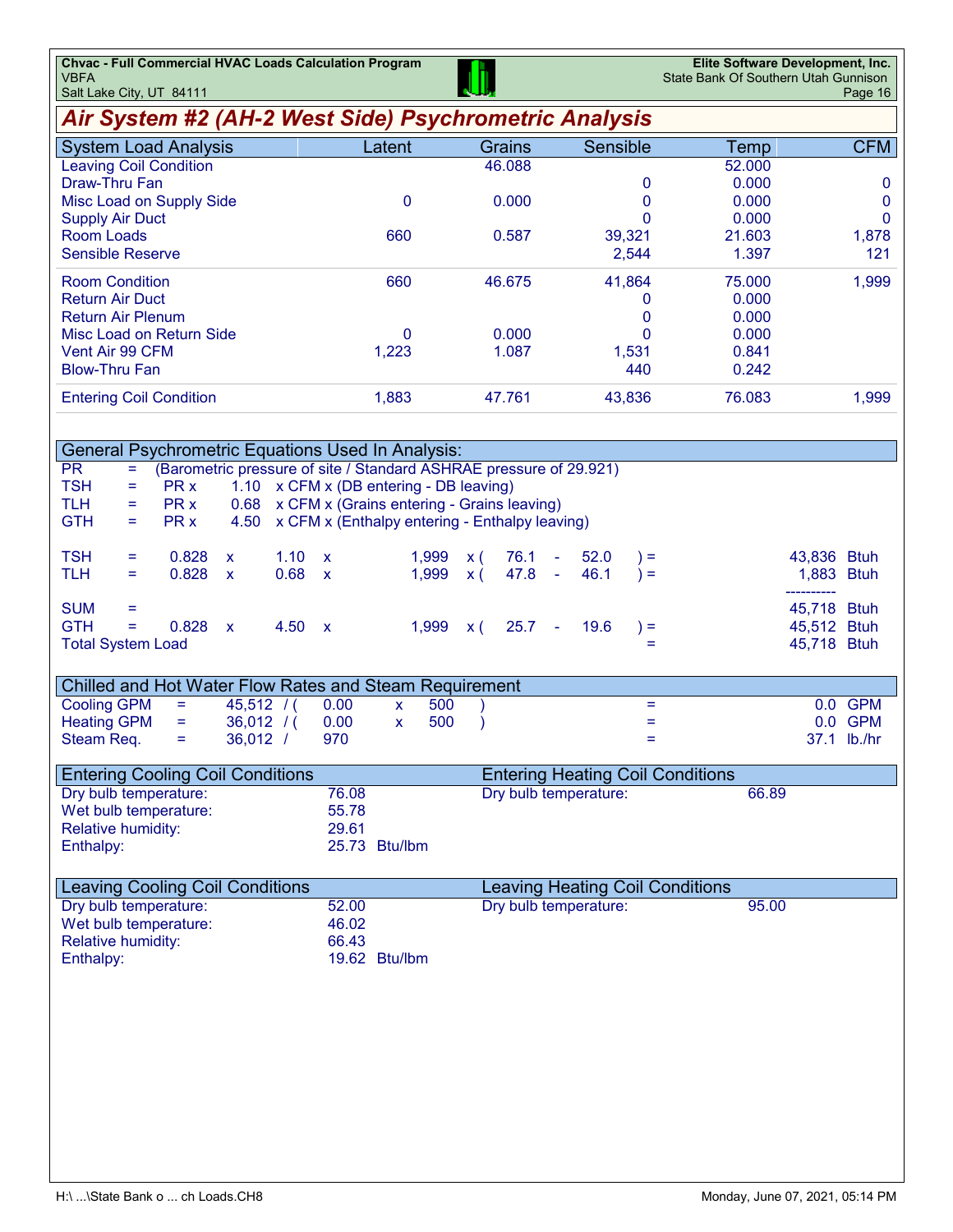| Air System #3 (AH-3 North Side) Psychrometric Analysis<br>Sensible<br><b>CFM</b><br>Latent<br><b>Grains</b><br><b>System Load Analysis</b><br>Temp<br>43.351<br><b>Leaving Coil Condition</b><br>52.000<br>Draw-Thru Fan<br>$\mathbf 0$<br>0.000<br>0<br>0<br>0.000<br>$\mathbf 0$<br>0.000<br>Misc Load on Supply Side<br>$\bf{0}$<br>$\Omega$<br>0.000<br>$\mathbf 0$<br><b>Supply Air Duct</b><br><b>Room Loads</b><br>3.324<br>18.859<br>3,740<br>34,328<br>1,640<br><b>Sensible Reserve</b><br>7,537<br>4.141<br>360<br>46.675<br>41,864<br>75,000<br>2,000<br><b>Room Condition</b><br>3,740<br><b>Return Air Duct</b><br>0.000<br>0<br>$\mathbf{0}$<br>0.000<br><b>Return Air Plenum</b><br>Misc Load on Return Side<br>0<br>0.000<br>$\mathbf{0}$<br>0.000<br>Vent Air 171 CFM<br>3,132<br>2.783<br>$-0.513$<br>$-935$<br><b>Blow-Thru Fan</b><br>440<br>0.242<br>6,872<br><b>Entering Coil Condition</b><br>49.458<br>41,370<br>74.729<br>2,000<br><b>General Psychrometric Equations Used In Analysis:</b> |
|----------------------------------------------------------------------------------------------------------------------------------------------------------------------------------------------------------------------------------------------------------------------------------------------------------------------------------------------------------------------------------------------------------------------------------------------------------------------------------------------------------------------------------------------------------------------------------------------------------------------------------------------------------------------------------------------------------------------------------------------------------------------------------------------------------------------------------------------------------------------------------------------------------------------------------------------------------------------------------------------------------------------|
|                                                                                                                                                                                                                                                                                                                                                                                                                                                                                                                                                                                                                                                                                                                                                                                                                                                                                                                                                                                                                      |
|                                                                                                                                                                                                                                                                                                                                                                                                                                                                                                                                                                                                                                                                                                                                                                                                                                                                                                                                                                                                                      |
|                                                                                                                                                                                                                                                                                                                                                                                                                                                                                                                                                                                                                                                                                                                                                                                                                                                                                                                                                                                                                      |
|                                                                                                                                                                                                                                                                                                                                                                                                                                                                                                                                                                                                                                                                                                                                                                                                                                                                                                                                                                                                                      |
|                                                                                                                                                                                                                                                                                                                                                                                                                                                                                                                                                                                                                                                                                                                                                                                                                                                                                                                                                                                                                      |
|                                                                                                                                                                                                                                                                                                                                                                                                                                                                                                                                                                                                                                                                                                                                                                                                                                                                                                                                                                                                                      |
|                                                                                                                                                                                                                                                                                                                                                                                                                                                                                                                                                                                                                                                                                                                                                                                                                                                                                                                                                                                                                      |
|                                                                                                                                                                                                                                                                                                                                                                                                                                                                                                                                                                                                                                                                                                                                                                                                                                                                                                                                                                                                                      |
|                                                                                                                                                                                                                                                                                                                                                                                                                                                                                                                                                                                                                                                                                                                                                                                                                                                                                                                                                                                                                      |
|                                                                                                                                                                                                                                                                                                                                                                                                                                                                                                                                                                                                                                                                                                                                                                                                                                                                                                                                                                                                                      |
|                                                                                                                                                                                                                                                                                                                                                                                                                                                                                                                                                                                                                                                                                                                                                                                                                                                                                                                                                                                                                      |
|                                                                                                                                                                                                                                                                                                                                                                                                                                                                                                                                                                                                                                                                                                                                                                                                                                                                                                                                                                                                                      |
|                                                                                                                                                                                                                                                                                                                                                                                                                                                                                                                                                                                                                                                                                                                                                                                                                                                                                                                                                                                                                      |
|                                                                                                                                                                                                                                                                                                                                                                                                                                                                                                                                                                                                                                                                                                                                                                                                                                                                                                                                                                                                                      |
|                                                                                                                                                                                                                                                                                                                                                                                                                                                                                                                                                                                                                                                                                                                                                                                                                                                                                                                                                                                                                      |
|                                                                                                                                                                                                                                                                                                                                                                                                                                                                                                                                                                                                                                                                                                                                                                                                                                                                                                                                                                                                                      |
|                                                                                                                                                                                                                                                                                                                                                                                                                                                                                                                                                                                                                                                                                                                                                                                                                                                                                                                                                                                                                      |
| (Barometric pressure of site / Standard ASHRAE pressure of 29.921)<br><b>PR</b><br>$=$                                                                                                                                                                                                                                                                                                                                                                                                                                                                                                                                                                                                                                                                                                                                                                                                                                                                                                                               |
| <b>TSH</b><br>PR x<br>1.10 x CFM x (DB entering - DB leaving)<br>Ξ                                                                                                                                                                                                                                                                                                                                                                                                                                                                                                                                                                                                                                                                                                                                                                                                                                                                                                                                                   |
| x CFM x (Grains entering - Grains leaving)<br>TLH.<br>PR x<br>0.68<br>Ξ                                                                                                                                                                                                                                                                                                                                                                                                                                                                                                                                                                                                                                                                                                                                                                                                                                                                                                                                              |
| <b>GTH</b><br>PR x<br>x CFM x (Enthalpy entering - Enthalpy leaving)<br>4.50<br>$=$                                                                                                                                                                                                                                                                                                                                                                                                                                                                                                                                                                                                                                                                                                                                                                                                                                                                                                                                  |
| 1.10<br>TSH<br>0.828<br>52.0<br>41,370 Btuh<br>2.000<br>x(<br>74.7<br>$=$<br>$\mathsf{x}$<br>$\mathsf{x}$<br>$\sim$<br>$) =$                                                                                                                                                                                                                                                                                                                                                                                                                                                                                                                                                                                                                                                                                                                                                                                                                                                                                         |
| 0.828<br>0.68<br>2,000<br>49.5<br>43.4<br>TLH<br>6,872 Btuh<br>$\mathsf{x}$<br>$\mathsf{x}$<br>$\mathsf{x}$ (<br>$\omega$<br>$) =$<br>$=$                                                                                                                                                                                                                                                                                                                                                                                                                                                                                                                                                                                                                                                                                                                                                                                                                                                                            |
| -----------                                                                                                                                                                                                                                                                                                                                                                                                                                                                                                                                                                                                                                                                                                                                                                                                                                                                                                                                                                                                          |
| <b>SUM</b><br>48,242 Btuh<br>Ξ                                                                                                                                                                                                                                                                                                                                                                                                                                                                                                                                                                                                                                                                                                                                                                                                                                                                                                                                                                                       |
| <b>GTH</b><br>$=$<br>0.828<br>4.50<br>2,000<br>25.7<br>19.2<br>48,193 Btuh<br>x(<br>$) =$<br>X<br>$\mathbf{x}$<br>$\sim$                                                                                                                                                                                                                                                                                                                                                                                                                                                                                                                                                                                                                                                                                                                                                                                                                                                                                             |
| <b>Total System Load</b><br>48,242 Btuh<br>Ξ                                                                                                                                                                                                                                                                                                                                                                                                                                                                                                                                                                                                                                                                                                                                                                                                                                                                                                                                                                         |
|                                                                                                                                                                                                                                                                                                                                                                                                                                                                                                                                                                                                                                                                                                                                                                                                                                                                                                                                                                                                                      |
| Chilled and Hot Water Flow Rates and Steam Requirement                                                                                                                                                                                                                                                                                                                                                                                                                                                                                                                                                                                                                                                                                                                                                                                                                                                                                                                                                               |
| <b>Cooling GPM</b><br>48,193 / (<br>0.00<br>0.0 GPM<br>$\equiv$<br>500<br>$=$<br>X                                                                                                                                                                                                                                                                                                                                                                                                                                                                                                                                                                                                                                                                                                                                                                                                                                                                                                                                   |
| <b>Heating GPM</b><br>500<br>0.0 GPM<br>57,772/<br>0.00<br>$=$<br>$\lambda$<br>Ξ<br>X                                                                                                                                                                                                                                                                                                                                                                                                                                                                                                                                                                                                                                                                                                                                                                                                                                                                                                                                |
| Steam Req.<br>57,772 /<br>970<br>59.6 lb./hr<br>$=$<br>Ξ                                                                                                                                                                                                                                                                                                                                                                                                                                                                                                                                                                                                                                                                                                                                                                                                                                                                                                                                                             |
| <b>Entering Cooling Coil Conditions</b><br><b>Entering Heating Coil Conditions</b>                                                                                                                                                                                                                                                                                                                                                                                                                                                                                                                                                                                                                                                                                                                                                                                                                                                                                                                                   |
| Dry bulb temperature:<br>74.73<br>Dry bulb temperature:<br>66.40                                                                                                                                                                                                                                                                                                                                                                                                                                                                                                                                                                                                                                                                                                                                                                                                                                                                                                                                                     |
| Wet bulb temperature:<br>55.67                                                                                                                                                                                                                                                                                                                                                                                                                                                                                                                                                                                                                                                                                                                                                                                                                                                                                                                                                                                       |
| Relative humidity:<br>32.06                                                                                                                                                                                                                                                                                                                                                                                                                                                                                                                                                                                                                                                                                                                                                                                                                                                                                                                                                                                          |
| Enthalpy:<br>25.67 Btu/lbm                                                                                                                                                                                                                                                                                                                                                                                                                                                                                                                                                                                                                                                                                                                                                                                                                                                                                                                                                                                           |

| Leaving Cooling Coil Conditions |               | Leaving Heating Coil Conditions |       |  |  |
|---------------------------------|---------------|---------------------------------|-------|--|--|
| Dry bulb temperature:           | 52.00         | Dry bulb temperature:           | 95.00 |  |  |
| Wet bulb temperature:           | 45.28         |                                 |       |  |  |
| Relative humidity:              | 62.50         |                                 |       |  |  |
| Enthalpy:                       | 19.20 Btu/lbm |                                 |       |  |  |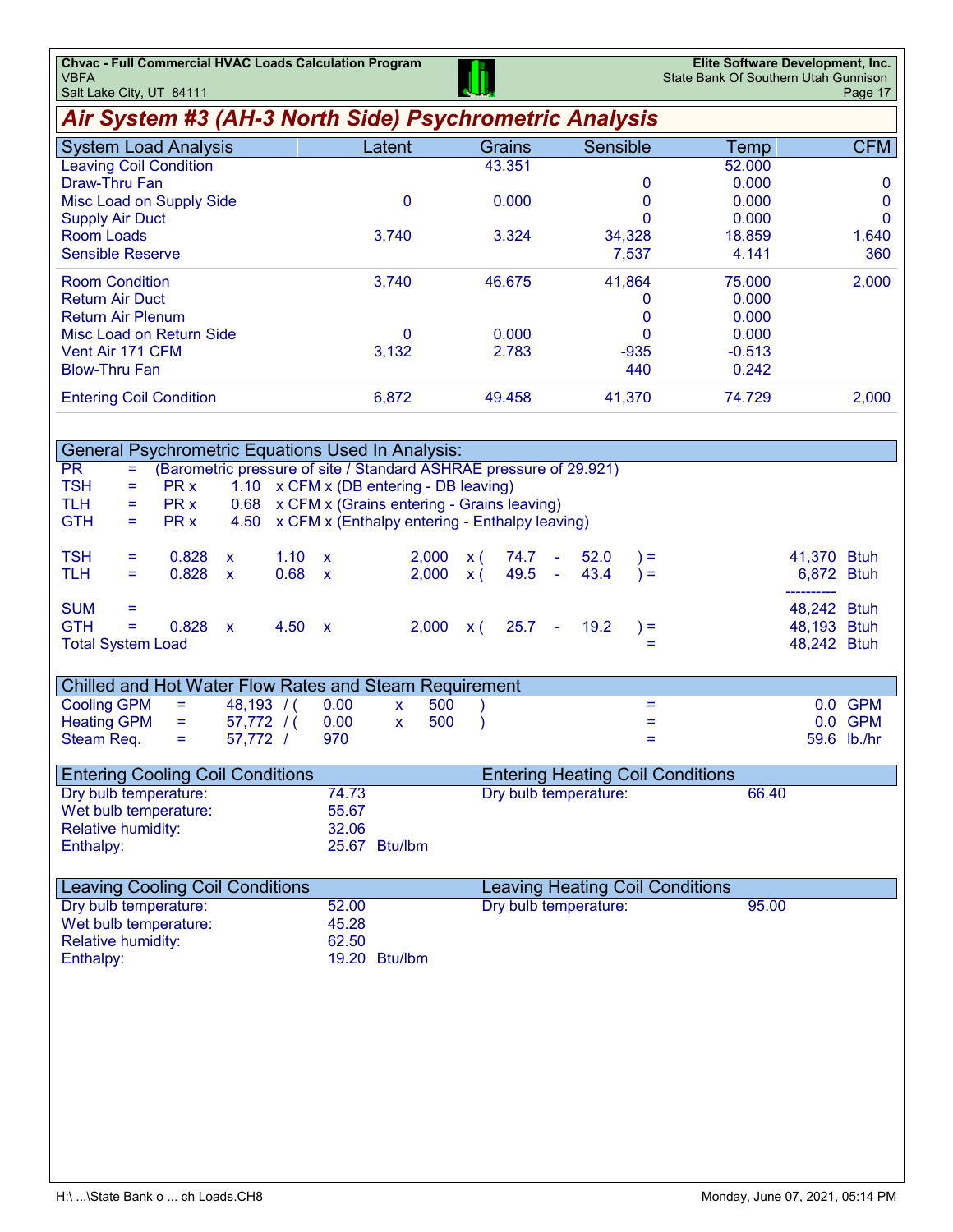| <b>Chvac - Full Commercial HVAC Loads Calculation Program</b> |            | Elite Software Development, Inc.     |
|---------------------------------------------------------------|------------|--------------------------------------|
| I VBFA                                                        | <b>III</b> | State Bank Of Southern Utah Gunnison |
| $\overline{\phantom{a}}$ Salt Lake City, LIT, 84111           |            | $P$ ane 18                           |

| Salt Lake City, UT 84111                                                            |                                                                    |                        |                                           | واللعاة                                        |                                                                 |          |             | Page 18      |
|-------------------------------------------------------------------------------------|--------------------------------------------------------------------|------------------------|-------------------------------------------|------------------------------------------------|-----------------------------------------------------------------|----------|-------------|--------------|
| Air System #4 (AH-4 East Side) Psychrometric Analysis                               |                                                                    |                        |                                           |                                                |                                                                 |          |             |              |
| <b>System Load Analysis</b>                                                         |                                                                    |                        | Latent                                    | Grains                                         | Sensible                                                        | Temp     |             | <b>CFM</b>   |
| <b>Leaving Coil Condition</b>                                                       |                                                                    |                        |                                           | 45.697                                         |                                                                 | 55.000   |             |              |
| Draw-Thru Fan                                                                       |                                                                    |                        |                                           |                                                | 0                                                               | 0.000    |             | 0            |
| Misc Load on Supply Side                                                            |                                                                    |                        | $\mathbf 0$                               | 0.000                                          | 0                                                               | 0.000    |             | $\mathbf 0$  |
| <b>Supply Air Duct</b>                                                              |                                                                    |                        |                                           |                                                | 0                                                               | 0.000    |             | $\mathbf{0}$ |
| <b>Room Loads</b>                                                                   |                                                                    |                        | 1,100                                     | 0.978                                          | 35,371                                                          | 19.435   |             | 1,943        |
| <b>Sensible Reserve</b>                                                             |                                                                    |                        |                                           |                                                | 1,029                                                           | 0.565    |             | 57           |
| <b>Room Condition</b>                                                               |                                                                    |                        | 1,100                                     | 46.675                                         | 36,400                                                          | 75.000   |             | 1,999        |
| <b>Return Air Duct</b>                                                              |                                                                    |                        |                                           |                                                | 0                                                               | 0.000    |             |              |
| <b>Return Air Plenum</b>                                                            |                                                                    |                        |                                           |                                                | 0                                                               | 0.000    |             |              |
| Misc Load on Return Side                                                            |                                                                    |                        | 0                                         | 0.000                                          | $\mathbf 0$                                                     | 0.000    |             |              |
| Vent Air 80 CFM                                                                     |                                                                    |                        | 1,596                                     | 1.419                                          | $-797$                                                          | $-0.438$ |             |              |
| <b>Blow-Thru Fan</b>                                                                |                                                                    |                        |                                           |                                                | 440                                                             | 0.242    |             |              |
| <b>Entering Coil Condition</b>                                                      |                                                                    |                        | 2,696                                     | 48.093                                         | 36,043                                                          | 74.804   |             | 1,999        |
|                                                                                     |                                                                    |                        |                                           |                                                |                                                                 |          |             |              |
| <b>General Psychrometric Equations Used In Analysis:</b>                            |                                                                    |                        |                                           |                                                |                                                                 |          |             |              |
| <b>PR</b><br>Ξ                                                                      | (Barometric pressure of site / Standard ASHRAE pressure of 29.921) |                        |                                           |                                                |                                                                 |          |             |              |
| <b>TSH</b><br>PR x<br>$=$                                                           | 1.10 x CFM x (DB entering - DB leaving)                            |                        |                                           |                                                |                                                                 |          |             |              |
| PR x<br><b>TLH</b><br>Ξ                                                             | 0.68 x CFM x (Grains entering - Grains leaving)                    |                        |                                           |                                                |                                                                 |          |             |              |
| <b>GTH</b><br>PR x<br>÷,                                                            | 4.50                                                               |                        |                                           | x CFM x (Enthalpy entering - Enthalpy leaving) |                                                                 |          |             |              |
| <b>TSH</b><br>0.828<br>Ξ                                                            | 1.10<br>X                                                          | X                      | 1,999                                     | 74.8<br>x(                                     | 55.0<br>$\bar{\phantom{a}}$<br>$) =$                            |          | 36,043 Btuh |              |
| <b>TLH</b><br>0.828<br>Ξ                                                            | 0.68<br>$\mathsf{x}$                                               | $\mathbf{x}$           | 1,999                                     | 48.1<br>x(                                     | 45.7<br>$) =$<br>$\sim$                                         |          | 2,696 Btuh  |              |
|                                                                                     |                                                                    |                        |                                           |                                                |                                                                 |          | ----------  |              |
| <b>SUM</b><br>Ξ                                                                     |                                                                    |                        |                                           |                                                |                                                                 |          | 38,739 Btuh |              |
| <b>GTH</b><br>÷,<br>0.828                                                           | 4.50 x<br>$\mathsf{x}$                                             |                        | 1,999                                     | 25.5<br><b>x</b> (                             | 20.3<br>$) =$<br>$\overline{\phantom{a}}$                       |          | 38,605 Btuh |              |
| <b>Total System Load</b>                                                            |                                                                    |                        |                                           |                                                | Ξ.                                                              |          | 38,739 Btuh |              |
|                                                                                     |                                                                    |                        |                                           |                                                |                                                                 |          |             |              |
| Chilled and Hot Water Flow Rates and Steam Requirement<br><b>Cooling GPM</b><br>$=$ | $38,605$ /(                                                        | 0.00                   | 500                                       |                                                | Ξ                                                               |          |             | 0.0 GPM      |
| <b>Heating GPM</b><br>$=$                                                           | $33,502$ /(                                                        | 0.00                   | $\pmb{\mathsf{X}}$<br>500<br>$\mathbf{x}$ |                                                | Ξ                                                               |          |             | 0.0 GPM      |
| Steam Req.<br>$=$                                                                   | $33,502$ /                                                         | 970                    |                                           |                                                | $\equiv$                                                        |          |             | 34.5 lb./hr  |
|                                                                                     |                                                                    |                        |                                           |                                                |                                                                 |          |             |              |
| <b>Entering Cooling Coil Conditions</b>                                             |                                                                    |                        |                                           |                                                | <b>Entering Heating Coil Conditions</b>                         |          |             |              |
| Dry bulb temperature:                                                               |                                                                    | 74.80                  |                                           |                                                | Dry bulb temperature:                                           | 67.71    |             |              |
| Wet bulb temperature:                                                               |                                                                    | 55.39                  |                                           |                                                |                                                                 |          |             |              |
| <b>Relative humidity:</b>                                                           |                                                                    | 31.10                  |                                           |                                                |                                                                 |          |             |              |
| Enthalpy:                                                                           |                                                                    | 25.47 Btu/lbm          |                                           |                                                |                                                                 |          |             |              |
|                                                                                     |                                                                    |                        |                                           |                                                |                                                                 |          |             |              |
| <b>Leaving Cooling Coil Conditions</b><br>Dry bulb temperature:                     |                                                                    |                        |                                           |                                                | <b>Leaving Heating Coil Conditions</b><br>Dry bulb temperature: | 95.00    |             |              |
| Wet bulb temperature:                                                               |                                                                    | 55.00                  |                                           |                                                |                                                                 |          |             |              |
|                                                                                     |                                                                    | 47.18                  |                                           |                                                |                                                                 |          |             |              |
| <b>Relative humidity:</b>                                                           |                                                                    | 59.00<br>20.29 Btu/lbm |                                           |                                                |                                                                 |          |             |              |
| Enthalpy:                                                                           |                                                                    |                        |                                           |                                                |                                                                 |          |             |              |
|                                                                                     |                                                                    |                        |                                           |                                                |                                                                 |          |             |              |
|                                                                                     |                                                                    |                        |                                           |                                                |                                                                 |          |             |              |
|                                                                                     |                                                                    |                        |                                           |                                                |                                                                 |          |             |              |
|                                                                                     |                                                                    |                        |                                           |                                                |                                                                 |          |             |              |
|                                                                                     |                                                                    |                        |                                           |                                                |                                                                 |          |             |              |